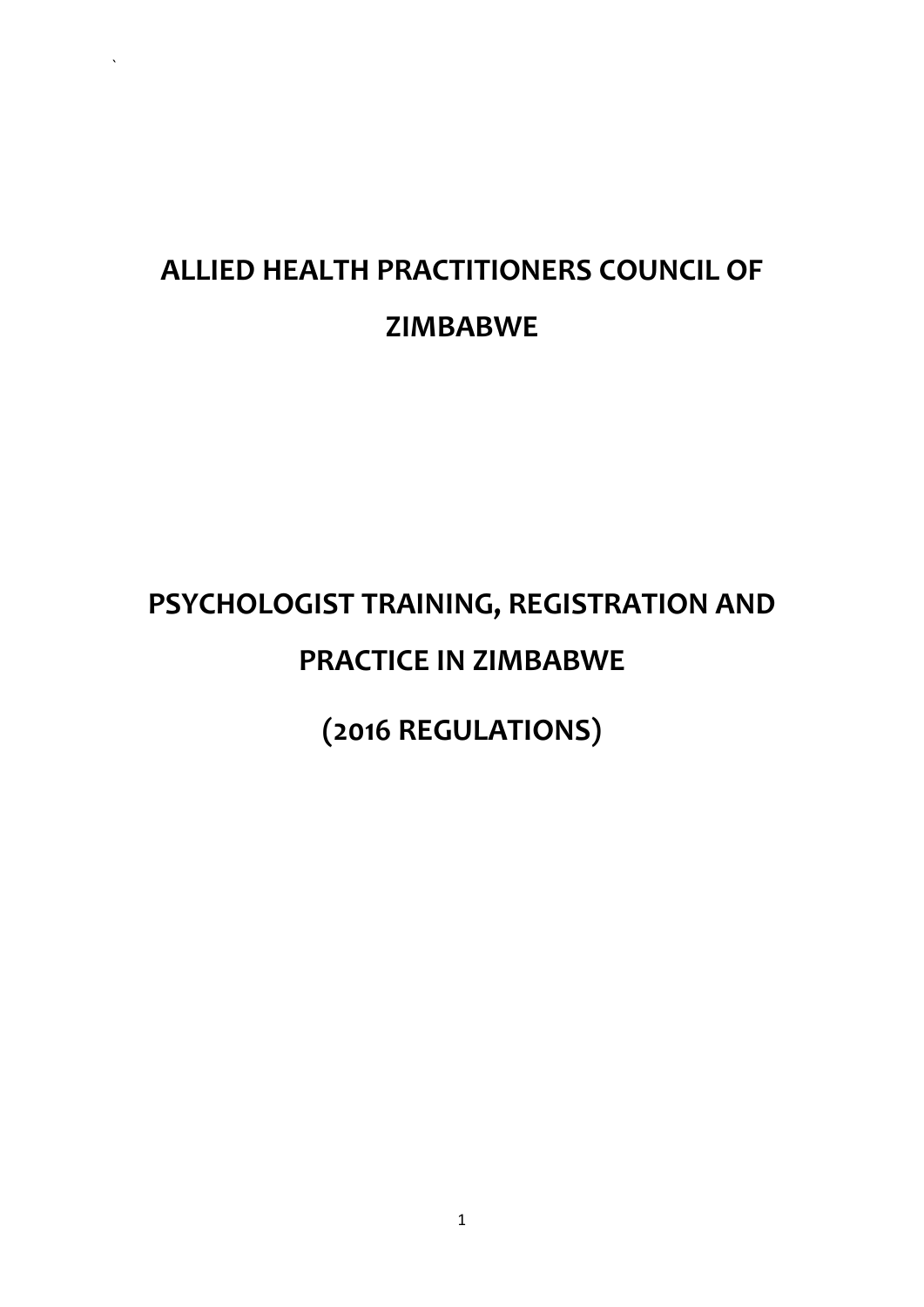# **Table of Contents**

 $\Delta \sim 10^{11}$  mass  $^{-1}$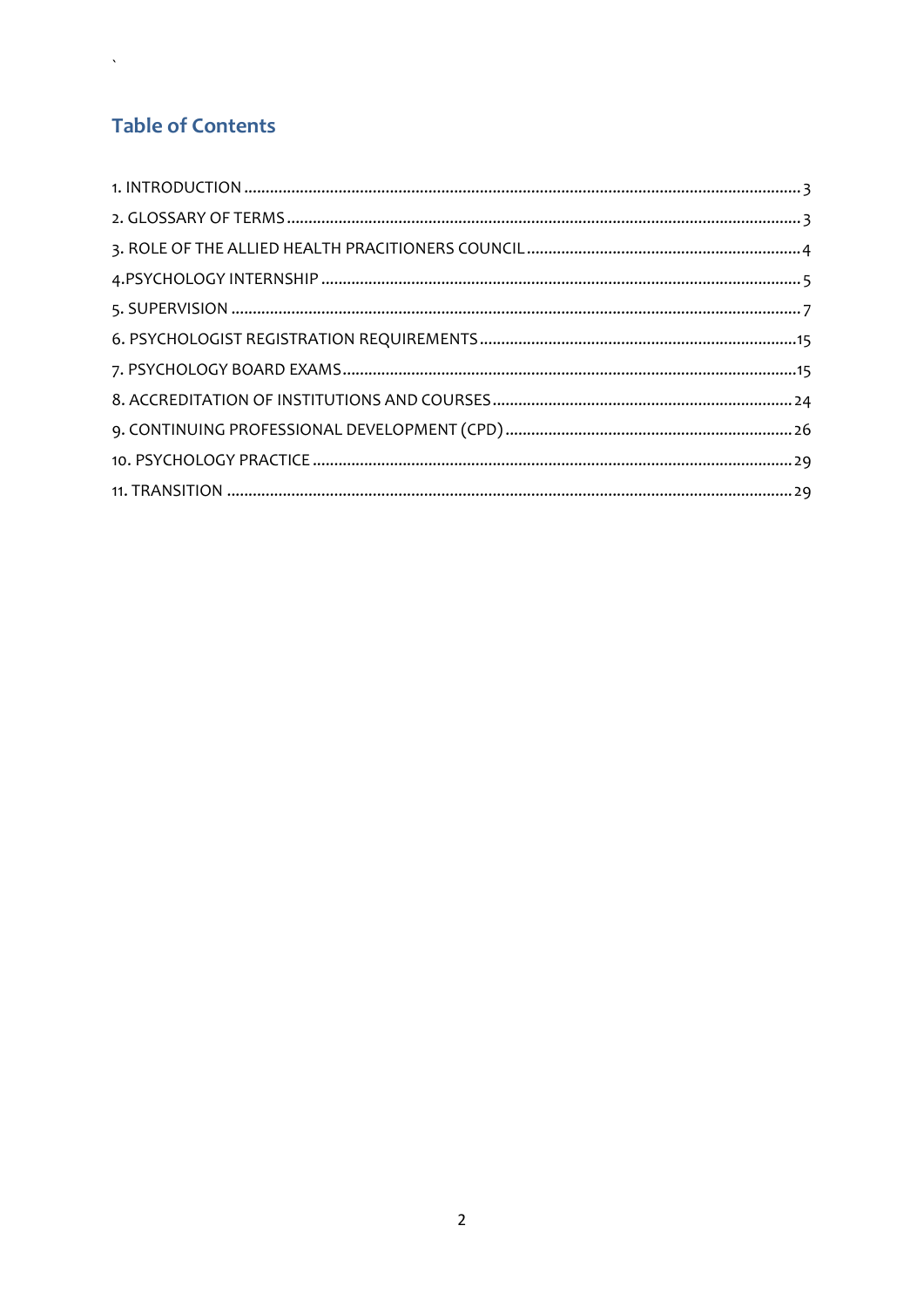#### <span id="page-2-0"></span>**1. INTRODUCTION**

`

These guidelines have been developed by the Psychology Education Committee (PEC) of the Allied Health Practitioners Council (AHPCZ) to assist clarify the training, internship, registration and practice requirements as well as to prepare candidates who have to sit for the exams as part of their registration requirement. For registration as a Psychologist in any of the professional registration categories, the formal academic requirements stipulated for professional education in psychology as well as the relevant internship must have been completed.

The roles and obligations of different role players involved in such training are also outlined herein.

#### <span id="page-2-1"></span>**2. GLOSSARY OF TERMS**

**The Board** refers to AHPCZ. The Board is responsible for the oversight of the quality of education and training in Psychology and accredits institutions and the programmes offered by such institutions.

**Psychologist** refers to an individual who has completed all academic and internship requirements of the Psychology profession and has been duly registered by the Board as a Practising Psychologist. A Psychologist is empowered to perform psychological acts within a specific category of registration (e.g. clinical; counselling; educational; industrial; research, etc.).

**Intern** is a graduate Psychology trainee registered as an intern who has to complete an accredited internship programme prior to registration as a professional Psychologist.

**Internship-**a formal program that provides practical experience to explore and gain relevant knowledge and skills required to practice independently as a registered Psychologist.

**Training institution** denotes the institution that is officially accredited by AHPCZ.

**Supervisor**, or **supervising Psychologist**, is a Senior Psychologist that has been registered as a Psychologist with the Board for more than three years.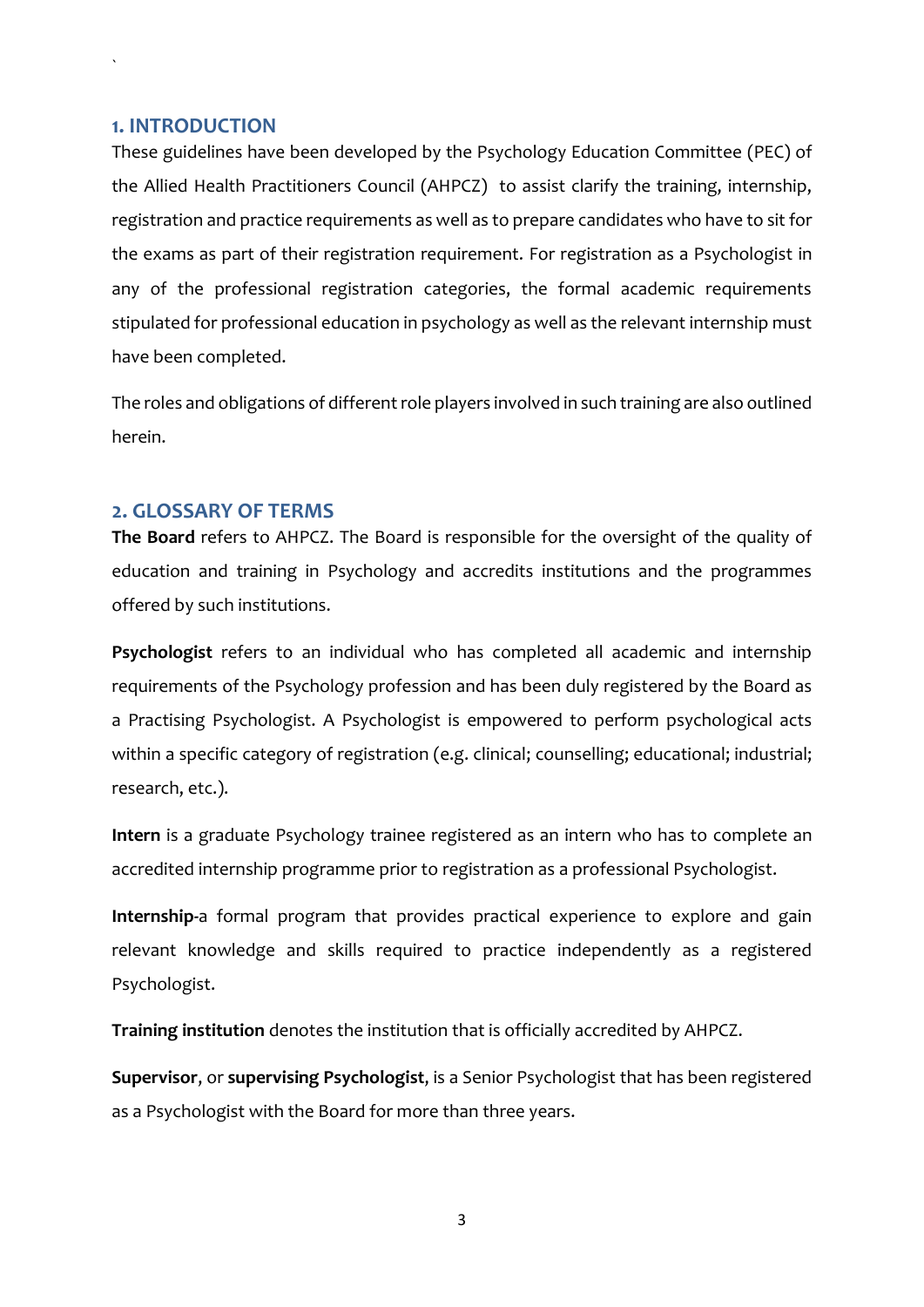# <span id="page-3-0"></span>**3. ROLE OF THE ALLIED HEALTH PRACITIONERS COUNCIL**

`

The Allied Health Practitioners' Council of Zimbabwe is a statutory board established by the Health Professions Acts 27:19. Subject to this Act, some of the functions of the Council shall be:

(*a*) To assist in the promotion of the health of the population of Zimbabwe; and

(*b*) To regulate, control and supervise all matters affecting the training of persons in, and the manner of the exercise of, the professions.

(2) For the better exercise of its functions, the Council shall have power to do or cause to be done all or any of the things specified in the Second Schedule, either absolutely or conditionally and either solely or jointly with others.

The AHPCZ controls the education and training of Psychologists. This is done by setting standards for education and training and ensuring that the standards are adhered to. The AHPCZ therefore has a statutory obligation to act on behalf of the profession by providing guidance to the profession to ensure that practitioners act in the interest of the public. It is the role of this Board to increase consumer protection through the examination and certification of Psychologists who demonstrate competence in approved specialty areas in the profession of Psychology. To carry out its mandate, the AHPCZ collaborates with other boards such as the Health Professions Authority (HPA)[, Zimbabwe Council for Higher](http://www.zimche.ac.zw/)  [Education \(ZIMCHE\)](http://www.zimche.ac.zw/) and any others where necessary.

In the case of internship training, the role of the Board is to ensure that interns are adequately trained and sufficiently competent on completion of their internship programmes. This will ensure that newly qualified practitioners are adequately prepared to practice when applying to the Board for registration as Psychologists. Training is only permitted at institutions that are accredited or approved by the board.

For the better exercise of its functions, the council shall establish various committees including education committees.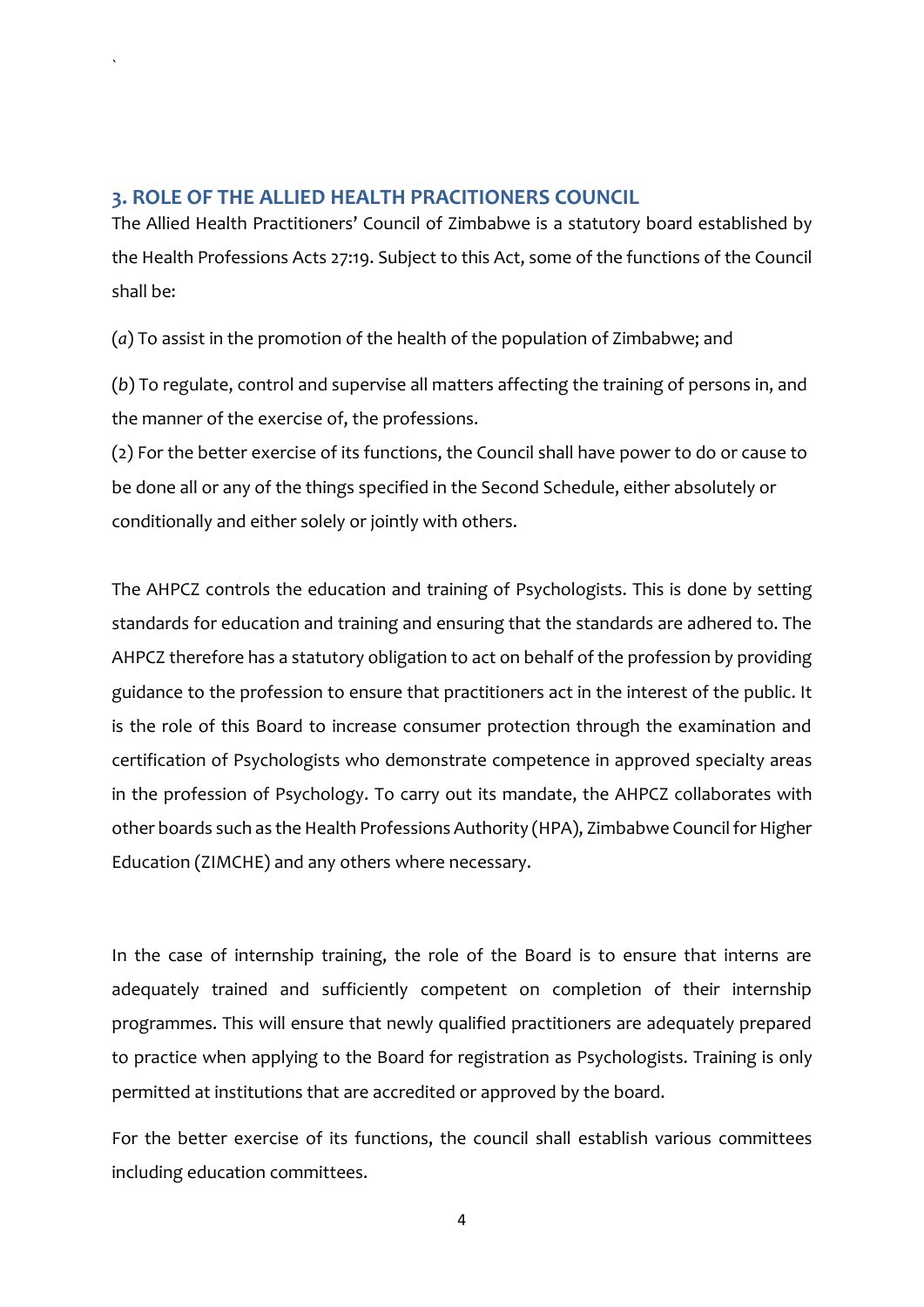#### **Psychology Education committee (PEC)**

`

On the establishment of an education committee in terms of paragraph (*d*) of subsection (1) of section *sixty seven*, a council—

 Subject to any general directions given to it by the council concerned, the functions of an education committee shall be:

(*a*) To supervise the education and training of AHPCZ practitioners as the council may specify;

(*b*) To advise the council on any matter concerning the education or training of the classes of health practitioners of AHPCZ

(*c*) To satisfy itself and the council that in every teaching institution the curricula for the education and training of the classes of health practitioners referred to in paragraph (*a*) are such that graduates will have sufficient basic knowledge to practice their profession or calling; and the facilities provided to enable them to gain experience in their profession or calling, are appropriate and adequate; and

(3) For the purpose of carrying out its functions, an education committee may, subject to the general direction and guidance of the council concerned—

(*a*) visit any university, hospital or other institution or premises where instruction is given to or examinations conducted for students who intend to apply for registration as health practitioners of AHPC;

(*b*) Observe and monitor any instruction or examinations such as are referred to in paragraph (*a*); and

(*c*) On behalf of the council, engage the services of inspectors to perform any function.

#### <span id="page-4-0"></span>**4. PSYCHOLOGY INTERNSHIP**

The primary purpose of an internship is to *integrate, apply and refine* student Psychologists' attitudes, competencies and skills that are necessary for independent functioning as a Psychologist in a variety of settings. Expected competencies vary according to the specific registration category.

An internship provides potential Psychologists with hands-on, authentic experience in a work setting. Ideally, internships enable interns to: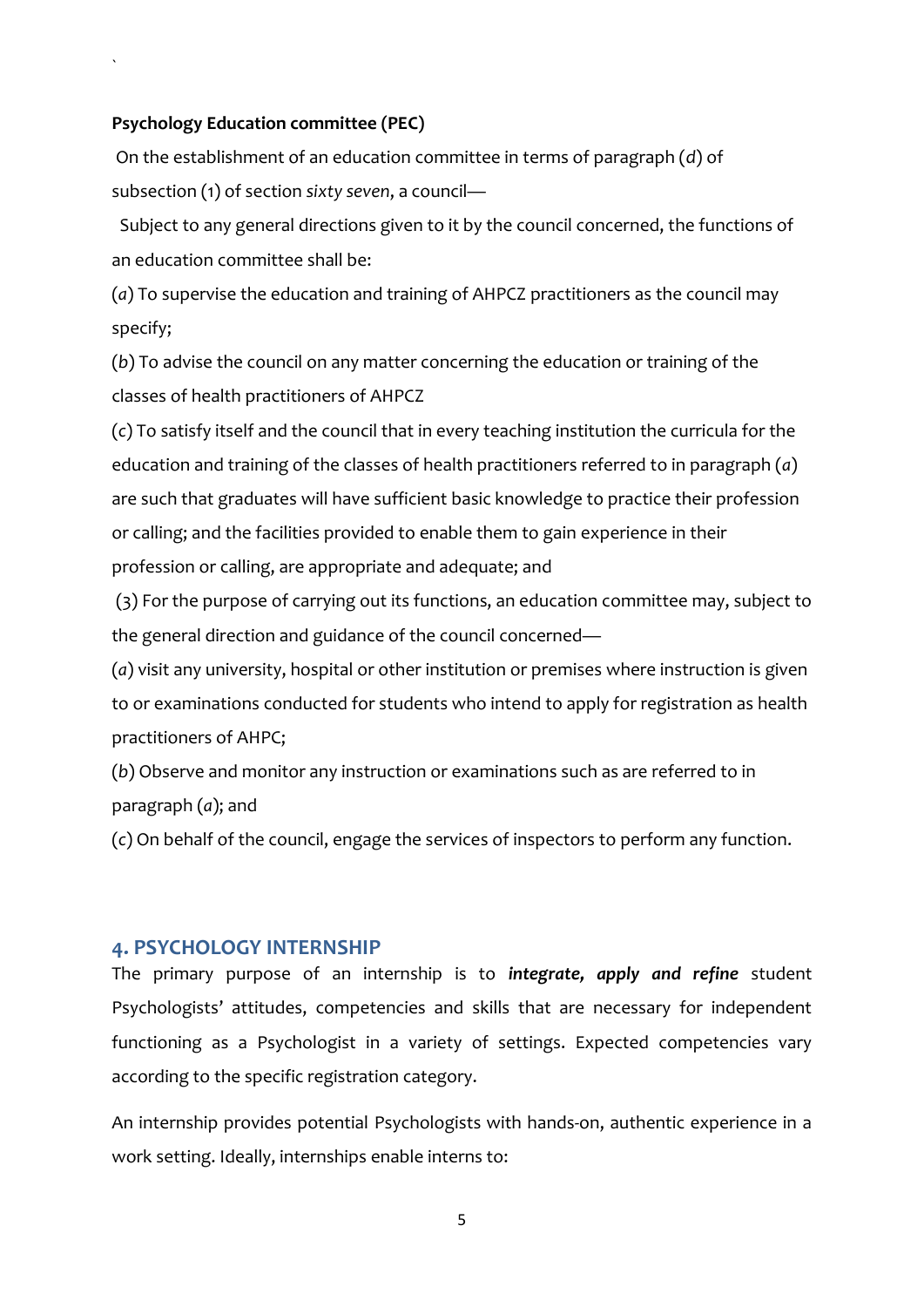- (a) Integrate and use the knowledge and skills gained from their academic training,
- (b) Discover where further competence is needed,
- (c) Take steps to acquire that competence under supervision, and
- (d) Become better acquainted with the types of work settings in which such competence can be applied.

#### **INTERNSHIP CATEGORIES AND SPECIFICATIONS**

The Board recognises Psychology registration and internship training in the following registration categories:

a) Clinical Psychologist

`

- b) Community Psychologist
- c) Counselling Psychologist
- d) Educational Psychologist
- e) Engineering Psychologist
- f) Forensic Psychologist
- g) Neuro Psychologist
- h) Occupational/Industrial Psychologist
- i) Research Psychologist

#### **ACADEMIC PREREQUISITES FOR PSYCHOLOGY INTERNSHIP**

In order for candidates to be registered as Psychologists, the theoretical knowledge/ coursework should be completed *within five years* after registration as a student Psychologist. Should candidates fail to register within the five year period, they will be required to submit a clearance report issued by their university. The clearance report should stipulate the university's declaration of approval of the candidate's level of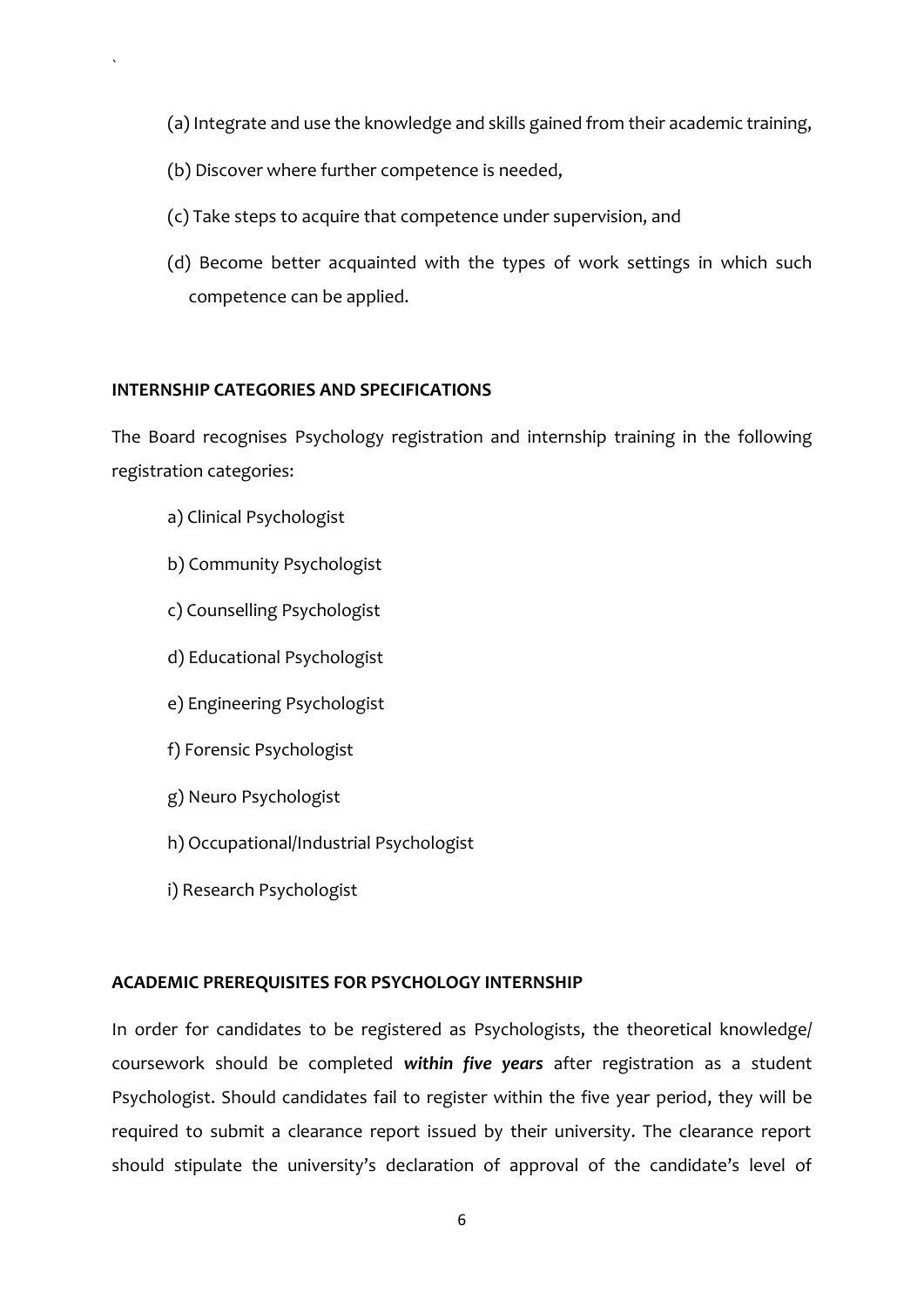theoretical knowledge. Such a report needs to be submitted to the Education Committee of the Board for consideration.

Registration as a Psychologist shall be undertaken as follows:

a) **5+1**: Three (3) years BSc Honours and Two (2) year Masters' Degree plus One (1) year internship.

An applicant who completed the *equivalent of five years of study in Psychology* may then seek internship training in the relevant registration category of professional psychology (i.e. in the category completed in the year one of a master's course)

b) In circumstances where academic studies are not as outlined in above, but are believed to be equivalent to the above formal requirements outlined, applicants may submit details to the Board for consideration.

Applications for the acceptance of alternatives to the formal academic studies stipulated need to be submitted at least three months prior to the intended date of commencement of the internship. If such an application is accepted by the Board, it is the responsibility of the applicant to obtain an internship training placement.

# <span id="page-6-0"></span>**5. SUPERVISION**

`

A supervising Psychologist needs to be registered in the same professional category as the psychology intern and is required to possess demonstrable competencies in the category in which supervision is provided. In circumstances where this is not so, special approval has to be sought from the Board.

The supervising Psychologist is obliged to ensure that the psychology intern is registered as such and is registered in the correct category.

The supervising Psychologist needs to ensure that all the domains and activities contained in the internship program be thoroughly completed by the psychology intern.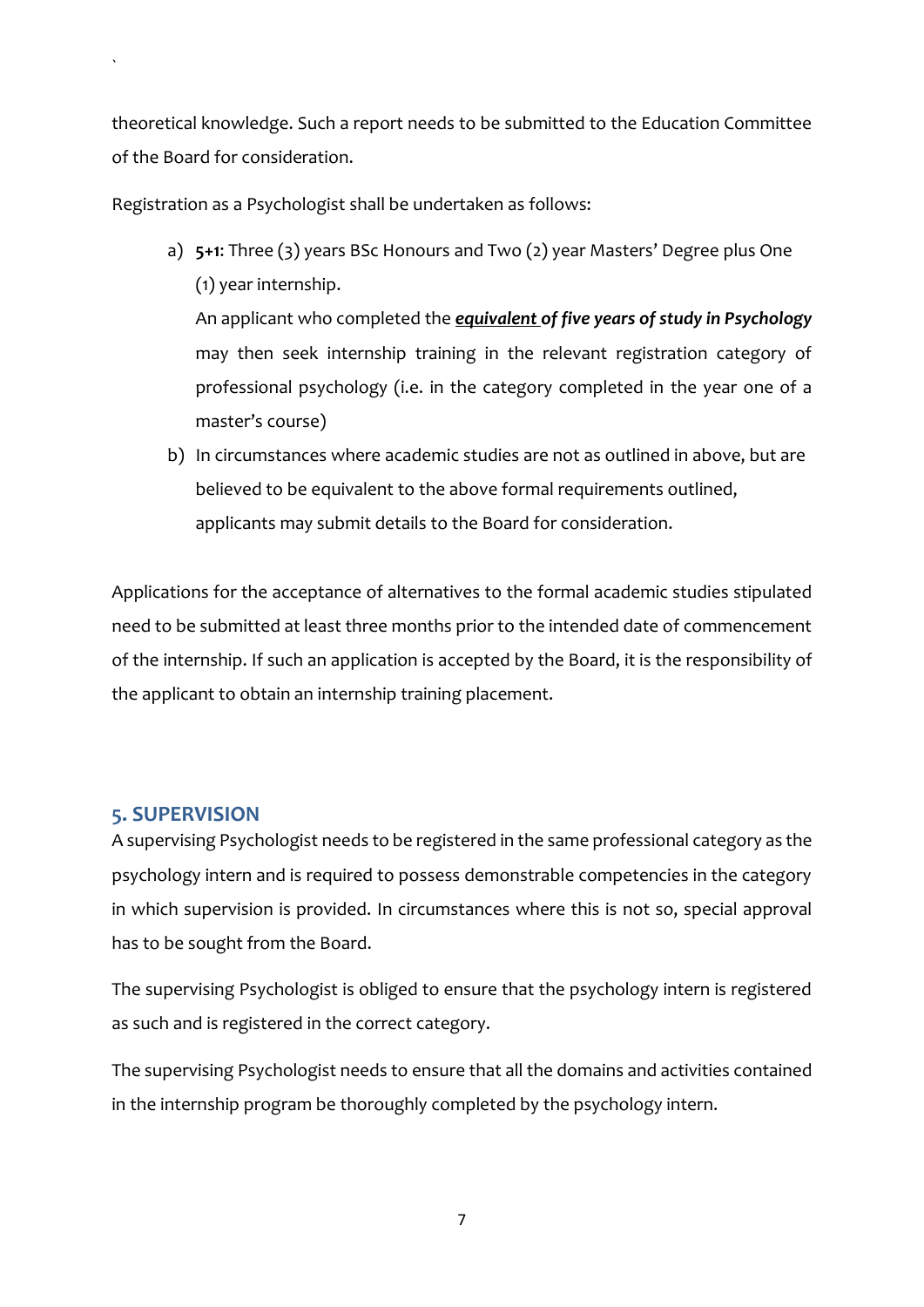Supervision of interns requires that the supervising Psychologist is accessible and available for regular personal contact in the form of structured mentoring and evaluation that focus on the development of the intern's competencies that pertain specifically to the psychological services rendered directly by the intern. Psychology interns' progress need to be carefully monitored by the supervising Psychologist.

It is expected of the supervising Psychologist to spend at least 60 hours on individualised interaction with and observation of each intern. The 60 hours should be evenly spread across the duration of the internship, e.g. one hour/week.

A ratio of *ten (10) interns* to each supervising Psychologist *shall not* be exceeded. Where the ratio requirement cannot be adhered to, prior Board approval is required.

Supervising Psychologists need to at all times abide by the ethical guidelines that regulate the supervisor-psychology intern relationship. They would need to apply to the Board for accreditation to supervise.

#### **Supervisor Criteria**

`

#### **The following criteria must be met for someone to be approved to supervise interns:**

- 1. Supervisors should have at least three years post-graduation/training appropriate practical experience before they can supervise interns.
- 2. Supervision can only be in an area of specialization and/or registration unless prior approval is sought from the board for any special consideration.
- 3. Supervisors should have at least a Masters' Degree in Psychology from a recognized university.
- 4. Supervisors are expected to have met all CPD requirements for the previous and/or current year before their interns are considered for registration.
- 5. They must be of good standing having paid all AHPCZ dues.
- 6. The AHPCZ Psychology Education Committee must approve the supervisors on an annual basis and circulate a list for potential interns to choose from.
- 7. Supervision fees *should not be more than ZW\$500/month per intern*. This will be reviewed from time to time by the Board. Supervisors must undertake to abide by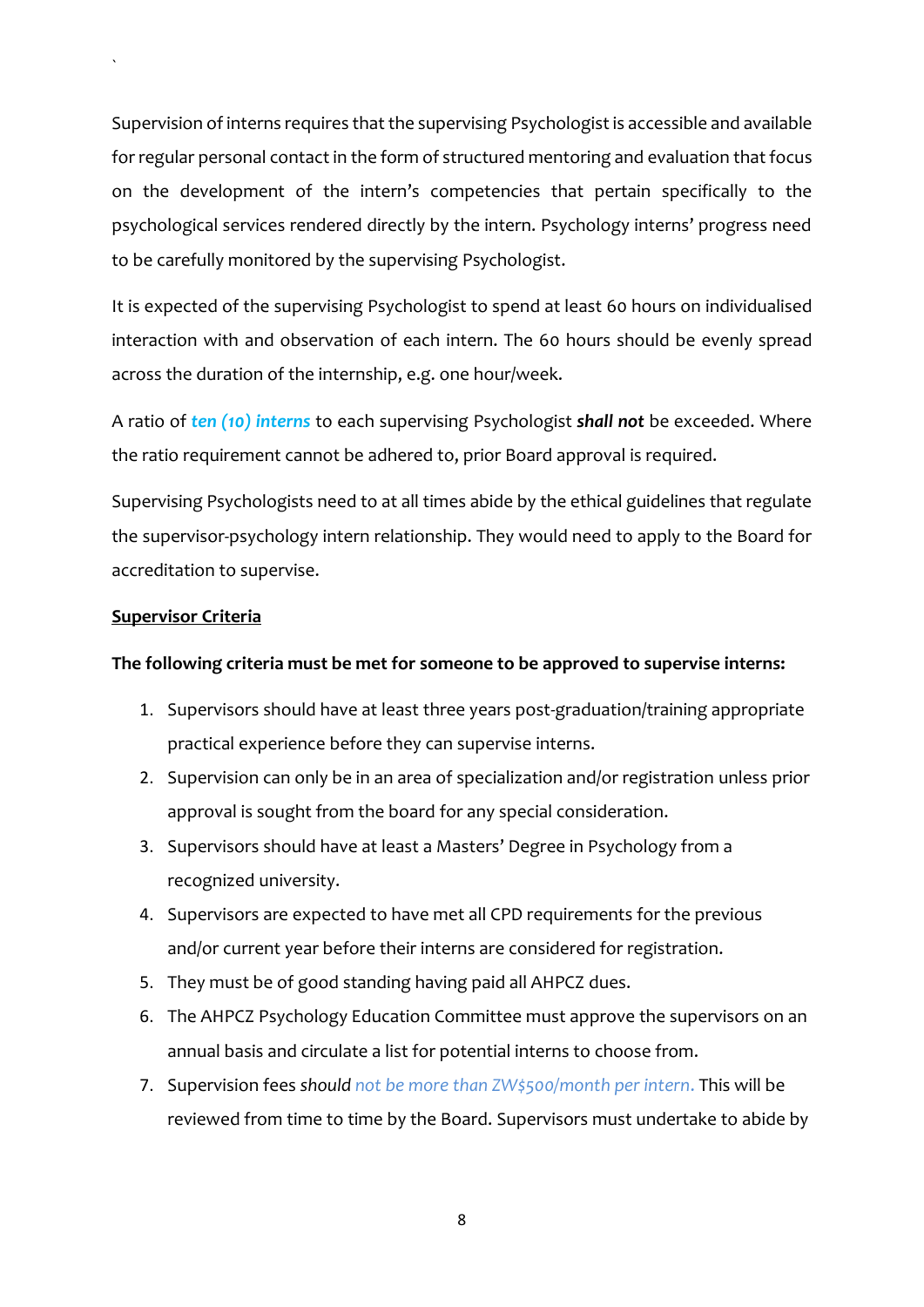the agreed general fee structures approved by the Psychology Education Committee on an annual basis.

8. A supervisor *should not have more than ten (10) interns* under their supervision at any given period.

#### **Supervisor Application Process**

Psychologists who meet the qualification should apply for the approval to supervise on the relevant form stating the following including the attachments:

- CV detailing qualifications and experience
- Academic and Professional Qualifications Attach certificates
- Attach Registration and Practicing certificates
- State Supervision/teaching experience

#### **Reports**

`

Supervisors are required to abide by the internship programme

Progress reports are required from the intern and the supervisor quarterly

The Supervisor *must attend at least one supervision seminar* run by the AHPCZ per year.

#### **ROLES AND RESPONSIBILITIES OF PSYCHOLOGY INTERN**

**Interns** should practice solely within their Practice Framework for the specific registration category as determined by the Board. Interns are expected to exhibit professionalism at all times during the internship experience. This professionalism should be evident in their interactions with clients, co-workers, and supervisors. Interns are expected to apply their knowledge, skills, and abilities in the performance of all duties, to behave ethically, and to follow all rules and policies of the internship training institution and of the Board.

Interns are further obliged to: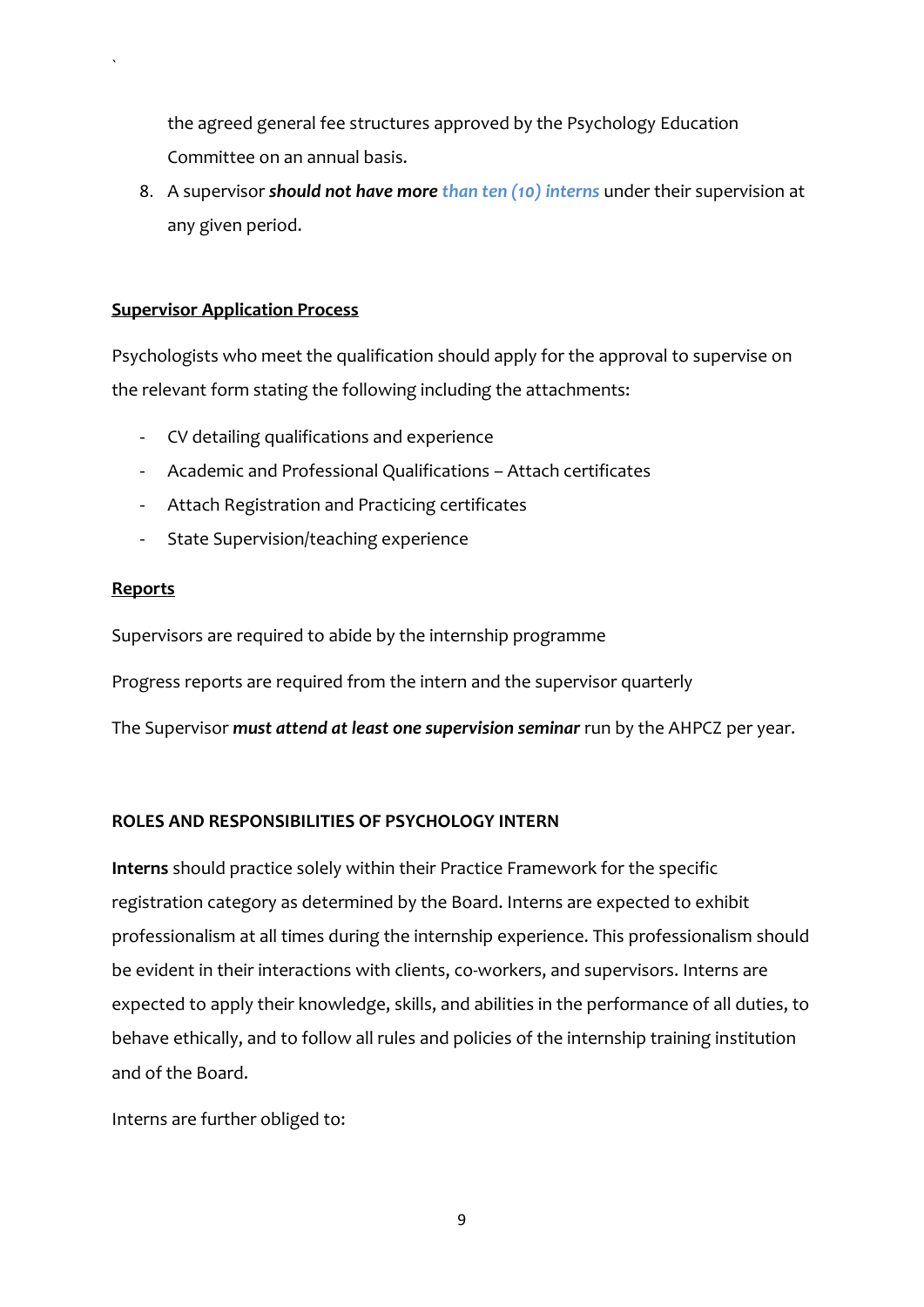- a. Ensure that all domains and activities contained in the internship programme are completed successfully and with demonstrable competence.
- b. Keep accurate *time sheets (log books) of all their activities and supervision sessions*.
- c. Compile and maintain a portfolio of *evidence of all activities*; such a portfolio needs to be available for inspection for a period of three years after registration as Psychologist
- d. Compile and submit to AHPCZ through their supervisor(s) *quarterly progress reports* and *one final integrated report prior to Board Exam*.

#### **Internship Formats**

`

The internship training must be conducted within the specified registration category for which the candidate has registered in the Master's degree.

- a) For clinical related internship training to be recognised by the Board, it has to be conducted in an accredited or approved heath institution on a full-time basis (40 hours per week) over a minimum period of 12 months.
- b) Where interns cannot adhere to (a) above, and require specially tailored internship programs, applications for specially tailored internship programmes need to be submitted to the Board for approval at least three  $(3)$  months prior to the date of commencement of the internship.

For both formats, an application is submitted by the candidate together with written undertakings from the supervisor and each of the Psychologists who will be providing in situ supervision, each of whom will stipulate approval of the proposed programme of training and confirm the dates of commencement and completion of training.

The following information needs to be submitted with the application to the Board for approval of the tailored internship:

(i) Complete details of the programme in the form of a week by week schedule that stipulates the total number of hours and percentage of time allocated to each domain and activities within each domain,

(ii) The client spectrum involved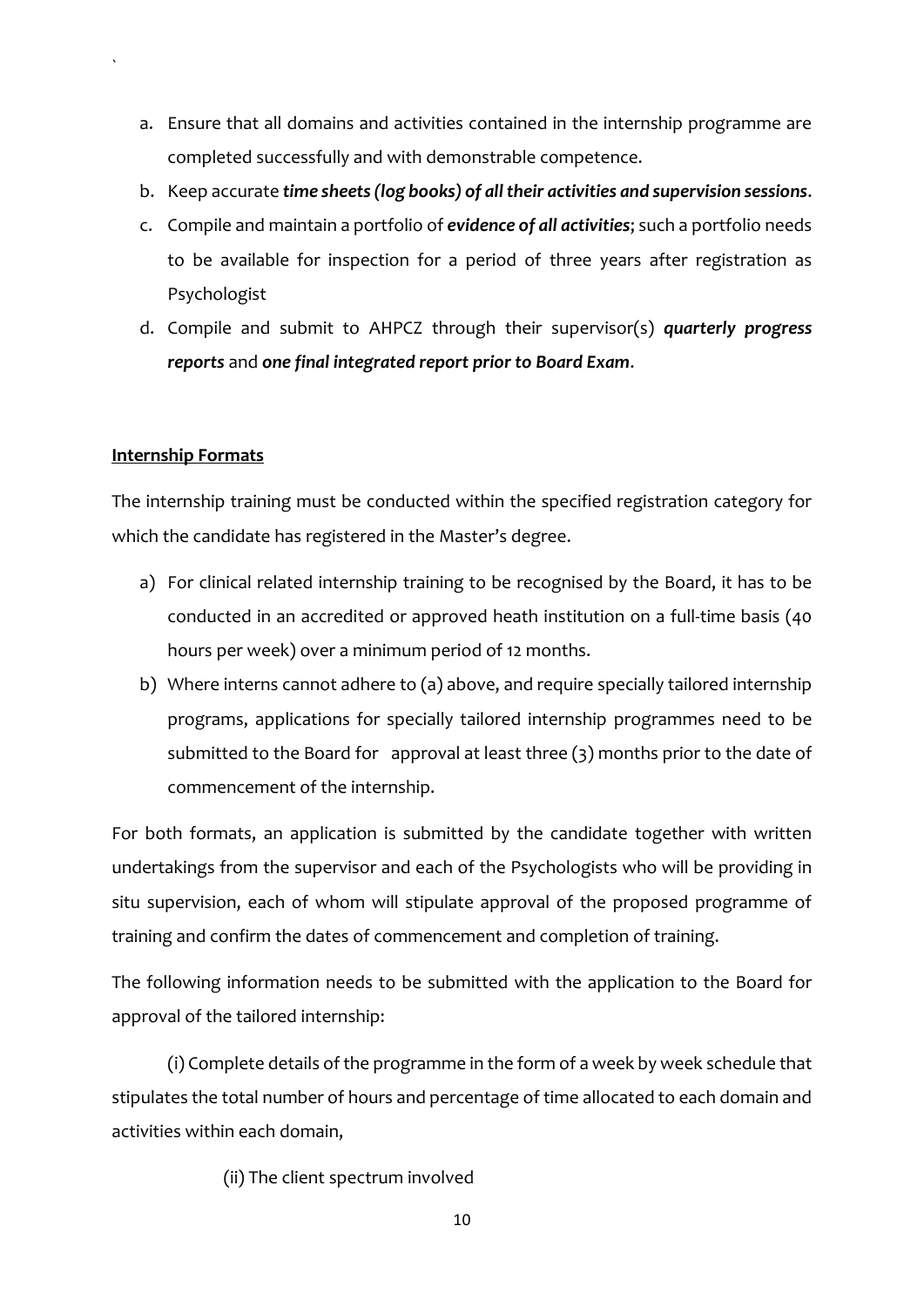(iii) The specific number and types of psychological tests and assessments that will be utilised and/or skills that will be developed

(v) Specific psychological techniques in which training will be provided

`

(vi) Comprehensive time-based details of individual and group supervision arrangements

(vii) Detail of experience of team work with other professionals or colleagues.

Internship programmes in all registration categories must contain *a minimum ethical and legislative guidelines component of ten percent (10%)*. Interns need to demonstrate that they have mastered the contents and are able to apply all applicable ethical and legislative guidelines in their internship programmes. In addition to formalised and structured efforts at mastering a professional ethics orientation, the intention to be ethically accountable (i.e. considering ethical dimensions, challenges and implications) in all domains of the internship needs to be clearly stated in the proposed programme, be comprehensively described and accounted for in all supervision endeavours, and be comprehensively reported on in all written internship progress reports.

An internship may only commence after the candidate has been approved for internship by the Board. Practical experience that predates the formal academic requirements or internship will not be recognised as part of the internship. This implies that no recognition will be granted for prior learning in the structuring or implementation of internship programmes.

#### **COMMENCEMENT OF INTERNSHIP**

An internship must commence within two (2) years of completing the master's degree. In exceptional circumstances the Board may permit a longer lapse of time, provided that the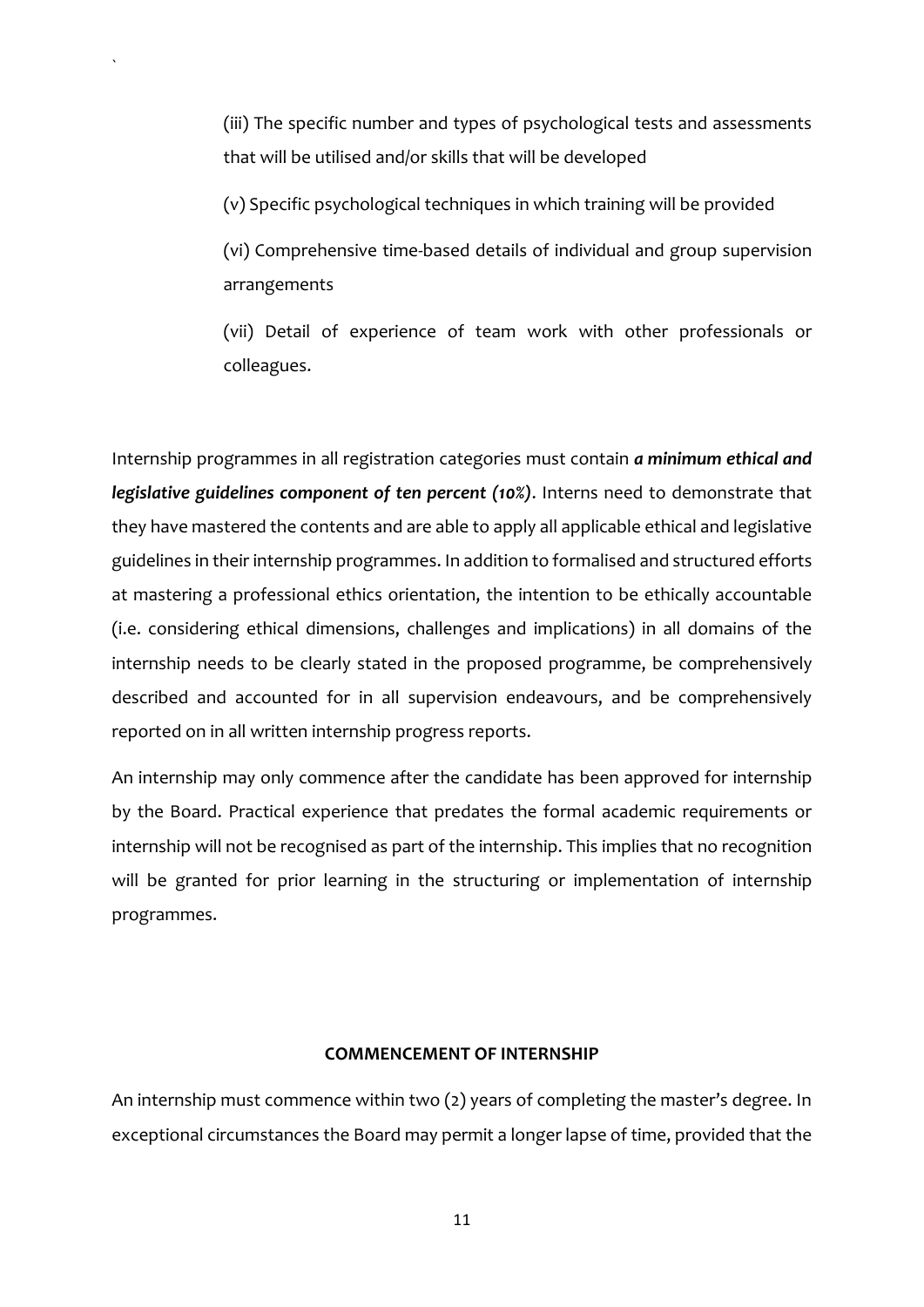intern submits an application in writing, and that the Board finds a fully motivated application acceptable.

An extension of four months will be granted from date of expiry of the two (2) year timeframe as described above, subject to receipt of an application for an extension.

Interns who

`

a. are not in a position to register as Psychologists within two (2) years and four (4) months from date of registration as an intern have to complete a further approved and uninterrupted internship of three (3) months" duration;

b. exceed the timeframe for registration by three (3) to four (4) years, have to complete a further approved and uninterrupted internship of six (6) months" duration;

In both cases a. and b. above, the university at which the candidate was enrolled for his/her master's degree, needs to verify, in writing, that the candidate's theoretical knowledge is still adequately relevant for purposes of registration as an intern, or provide proof that such relevance had been ensured through additional assessment.

c. exceed the timeframe for registration by five (5) years or more, will not be permitted to obtain placement as an intern or have a programme approved.

#### **COMPLETION OF INTERNSHIPS**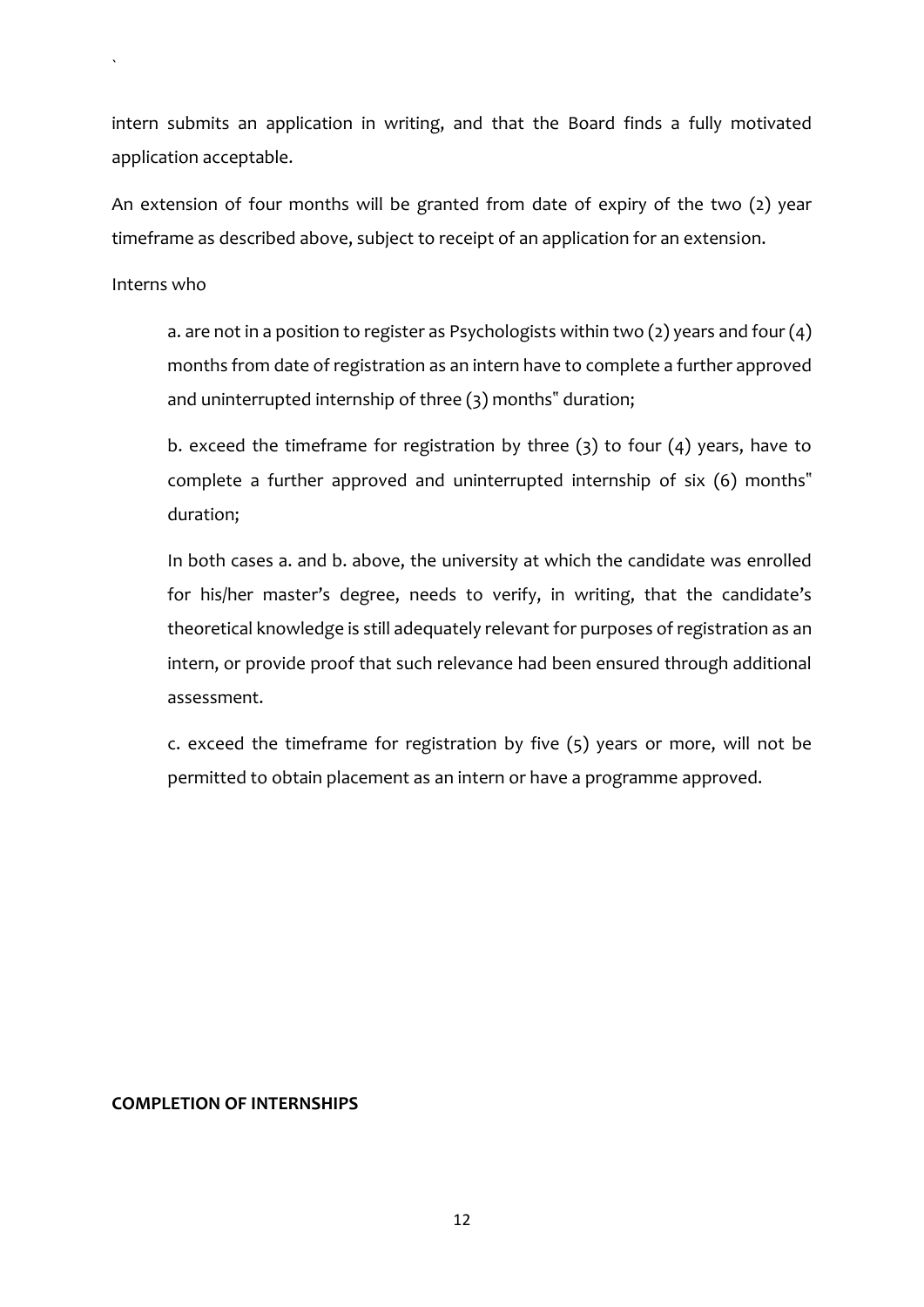If a part or all of an internship was not undertaken at an accredited training institution, it is the responsibility of the intern and supervisor to seek approval from AHPCZ and to ensure that all general and specific requirements had been fulfilled.

`

All requirements for registration as a professional Psychologist must be completed within two years of date of registration as a psychology intern.

Registration as a psychology intern is permitted for a maximum period of two (2) years. If an internship has been completed, but the intern has not yet complied with all the academic requirements for the degree, (i.e. the dissertation has not been completed) and the Board Examination has not been successfully completed, the performance of any act of a psychological nature or professional registration as a Psychologist will not be permitted. Those in this situation may not practice either as a Psychology intern or as a Psychologist, nor may they be employed as such by an institution or a Psychologist in private practice.

#### **UNSATISFACTORY PERFORMANCE OF INTERNS**

Since clients of psychological services have the right to receive quality services and adequate feedback, the internship training institution, in collaboration with the supervising university, should have a process in place for addressing concerns regarding an intern's performance.

In the event of unsatisfactory performance of an intern, a written report should be submitted. The report should be submitted to the PsychologyEducation Committee of the Board with recommendations for:

A. the termination of the internship at a given date; or

B. the extension of the internship with clearly specified objectives; such an application for an extension is to be submitted no later than the date of submission of the second quarterly progress report or during the sixth month of the internship, but preferably earlier.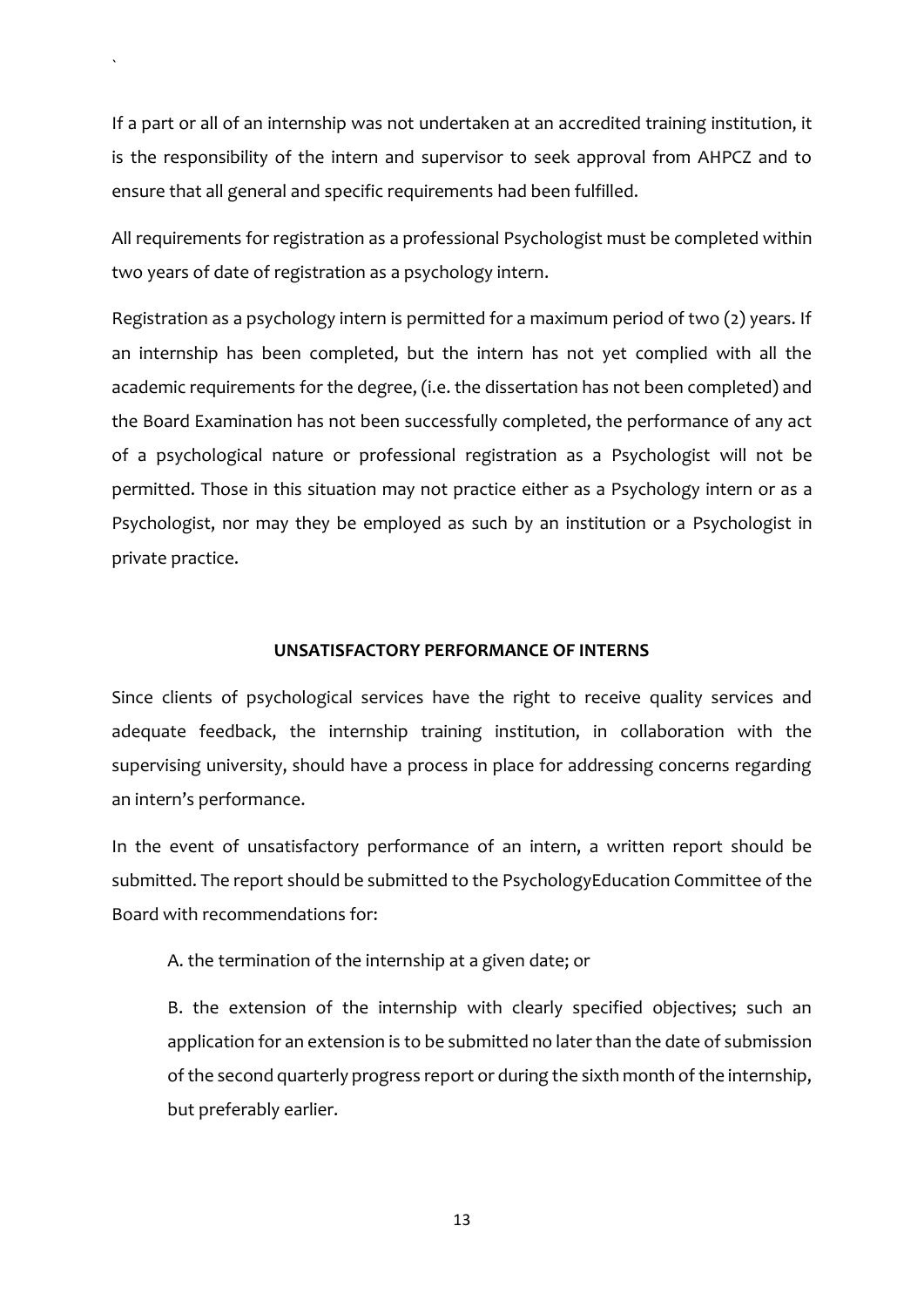#### **REMUNERATION OF INTERNS**

Since interns provide services that are valuable to the institution or practice in which they work, the Board supports the principle of paid employment of interns.

The employment and remuneration of psychology interns is to be mutually agreed between the training institution and the intern. Although the Board cannot dictate the remuneration of interns, it is expected that training institutions will remunerate their psychology interns fairly to thus enable them to at least cover basic living and transport costs.

#### **INTERNS IN PRIVATE PRACTICE**

`

A maximum period of three months **ONLY** for any specially tailored internship program may be served in a private practice under a registered supervisor. In no circumstances may an intern work in or be employed in a private practice as an intern or as a Psychologist.

#### **IMPAIRED INTERNS**

The expression "impaired" means a mental or physical condition, or the abuse of or dependence on chemical substances, which affects the competence attitude, judgment or performance of a student or another person registered.

Management of stress in the study and practicing of psychology requires special attention at all levels, but especially in students, interns and young practitioners. Factors creating stress need to be identified by supervising Psychologists and be addressed in a timely manner.

Early identification and treatment of impairment in students and interns are encouraged. In terms of the Board's ethical rules, a registered member of the profession has a responsibility to report impaired interns to the Board. Should an intern become mentally or physically incompetent to perform psychological acts as are required professionally, the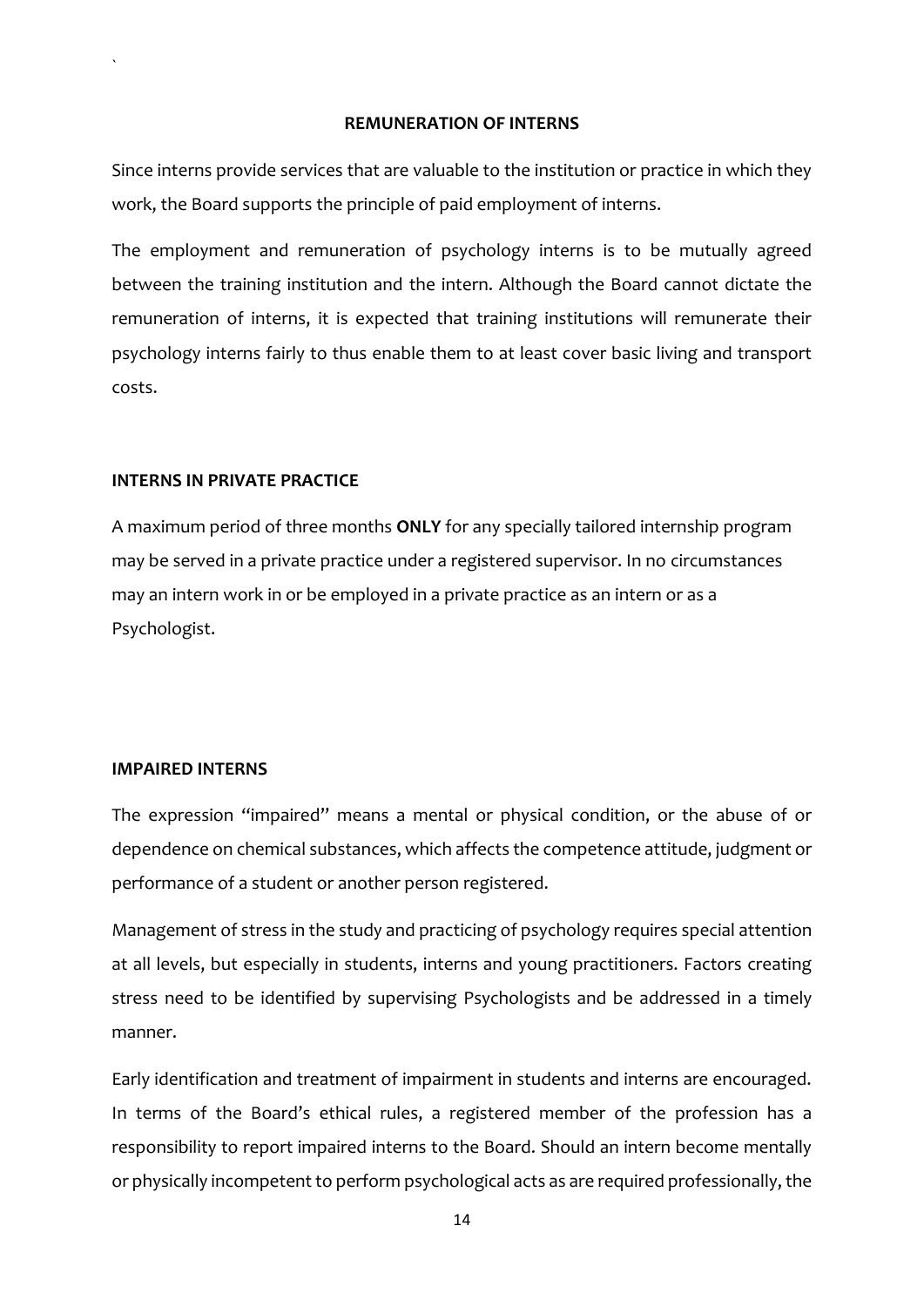matter should be reported to the Board. The Committee will investigate the circumstances based on the relevant evidence submitted and provide guidance on the treatment and rehabilitation of the psychology intern or deal with the matter as circumstances dictate.

# <span id="page-14-0"></span>**6. PSYCHOLOGIST REGISTRATION REQUIREMENTS**

`

Professional registration may only follow registration as a psychology intern. A person without valid registration as a psychology intern may not be registered as a professional Psychologist.

- **1. Registration of Psychologists – New requirements**
	- a) The minimum requirement for registration is an Honors Degree in Psychology plus a Masters' Degree in Psychology in a relevant field with a one year postgraduate structured and supervised internship program.
	- b) Therefore the minimum period of academic education for registration as a Psychologist is five academic years plus one year structured and supervised internship.
	- **c)** BSc Honors Degree in Psychology should include a dissertation. Whilst students can commence Psychology Master's Program, they need to register for internship which should be completed within two years after completing their academic Masters' program.
	- *d)* **Current Registered Interns –** *with Masters' Degree- to be covered under Transition.*
	- **e) Current Registered Interns without Masters' Degree** (First Degree holders only)-*To be covered under transitional provisions.*

# <span id="page-14-1"></span>**7. PSYCHOLOGY BOARD EXAMS**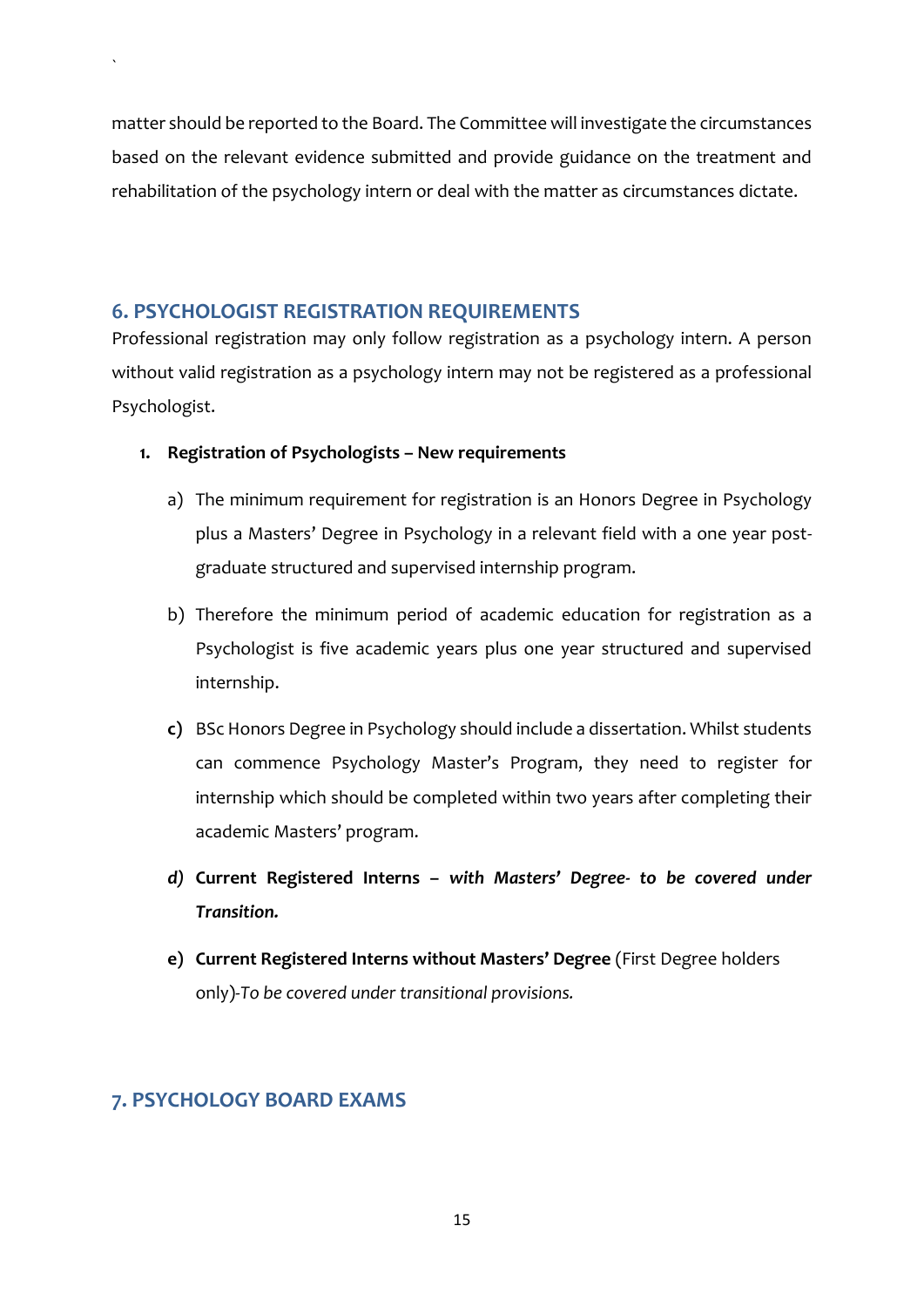#### **1. Overview of the Examination**

`

As from 1 January 2016 all persons will be required to pass the Board Examination prior to their registration as Psychologists. However**,** *all those who have submitted their files* for registration will be registered under the previous regulations.

#### **The Purpose of the Board Examination**

The Board Examination ensures a consistent *professional standard* of Psychologists in Zimbabwe. In order to be registered as a Psychologist in the main register, candidates are required to pass this examination.

The examination will assess applied psychological knowledge which is the basis of competence in the profession. Importantly, the examination will demonstrate that internship training has produced a practitioner with an appropriate level of applied professional knowledge and competence, which will better protect the public.

#### **Requirement to pass the examination**

The following groups must produce evidence of successfully passing the Psychology Board Examination:

- 1. All provisionally registered psychology interns undertaking the various internship programs.
- 2. Registrants applying *to return to practice* who have not practiced for more than 10 years when applying for general registration as a Psychologist
- 3. Foreign-trained Psychologists when applying for registration as a Psychologist, and
- 4. Registrants who are directed to sit the examination by the Psychology Board or AHPCZ or Tribunal, in relation to a notification concerning their health, performance or conduct under Health Practices Act.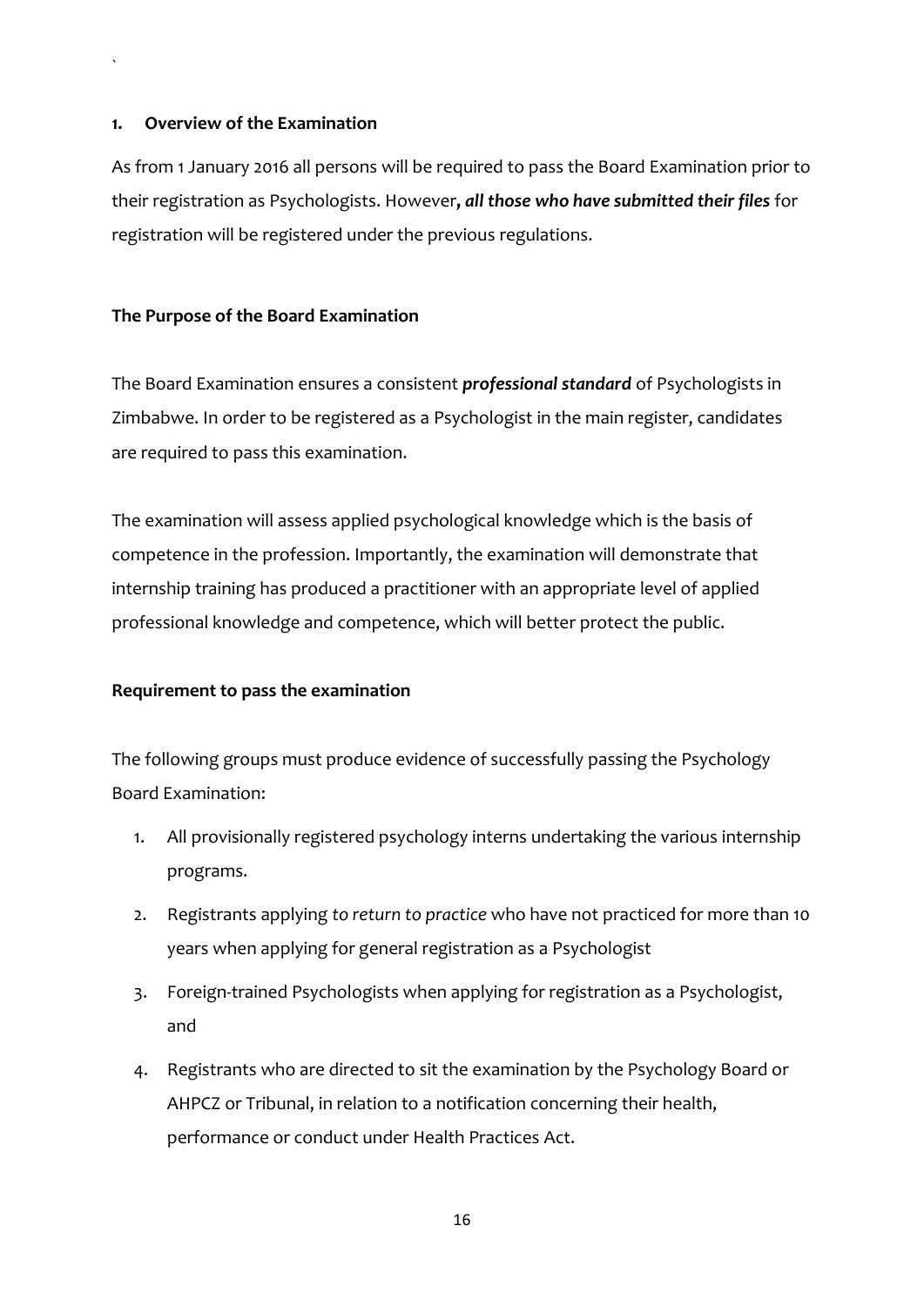#### **Content of the examination**

`

The examination questions are derived from the internship curriculum to test candidates applied knowledge of the areas of psychology described. The responsibility to prepare and pass the examination rests with the candidate. Candidates are expected to develop a broad strategy for preparing for the examination, including private reading and study, seeking advice and assistance from supervisors, training institutes, and workshop providers, and to seek appropriate structured and unstructured learning opportunities.

The examination is designed to test applied knowledge appropriate for the Psychology Masters training. The curriculum is not designed to test foundational knowledge of the discipline obtained during the first three/four years of psychology at university. Rather, it is designed to test *the application of this knowledge to practice*, and is therefore *based on actual case studies, journal articles and professional issues.*

#### **Recommended Readings for the Board Examination**

The Board may publish a recommended reading list as a guide to assist candidates preparing for the Psychology Examination. This reading list is recommended but not mandatory.

Supervisors and examination candidates should check the website regularly for updates.

#### **Format of the Psychology Board Examination**

Year One (2016): 50% oral and 50% written. Year Two (2017): Oral 70% and Written 30% Year Three (2018) Oral – 100% The Psychology Education Committee will coordinate subject matter experts in to set exams, assess competences and grade/score performance.

#### **Section A (4 questions)**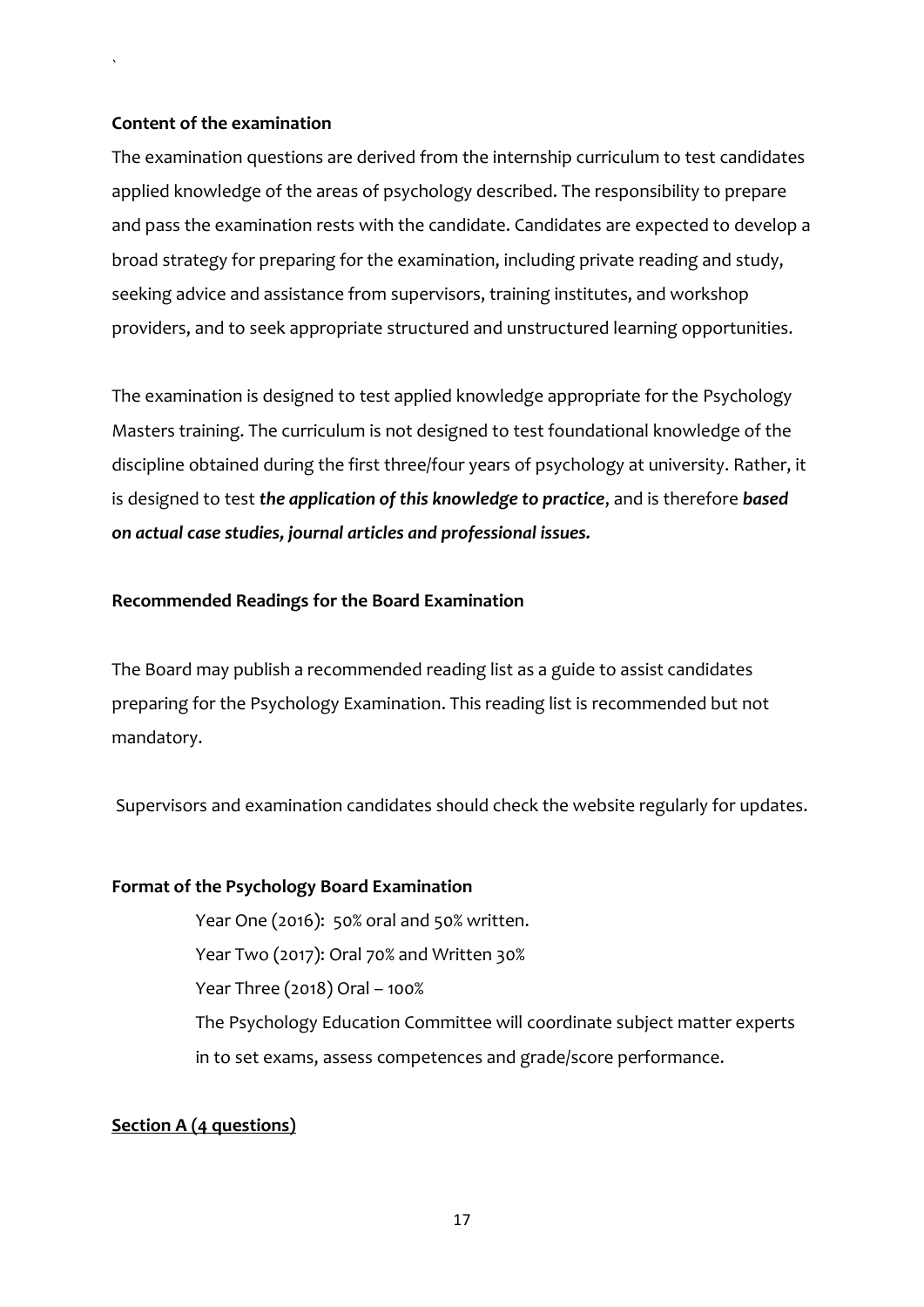The written examination will be covering the 4 core topics of *Assessments; Reporting & Communication; Ethics & Cultural Aspects of Psychology; and Case Interventions.*

- *Assessment approaches* to test skills, knowledge and principles of psychological assessment; ability to select, use, and interpret test results appropriately
- *Intervention* selection and implementation diagnosis, formulation, intervention, and ongoing monitoring and evaluation.
- *Communication and reporting skills* communicating with clients, reporting, records, language etc.
- *Applied ethical and professional reasoning* knowledge of ethical issues, principles as well as professional issues in the practice of psychology.

**NB**: The questions can be generic in orientation but specific to practice domains.

# **Oral Examination**

`

It will be aimed at assessing the above areas and presentation skills of the intern. Specific questions will be asked on the candidate after a presentation of their internship coverage.

**NB**: *The exam will test candidates' applied knowledge and allow them to demonstrate psychological reasoning. Although the questions can rely upon a factual knowledge base, the examination will rely more on the application of that knowledge to actual psychological cases.*

*Test questions will be regularly changed so candidates who repeat an exam are likely to get a different set of questions.* 

#### **Duration of the examination**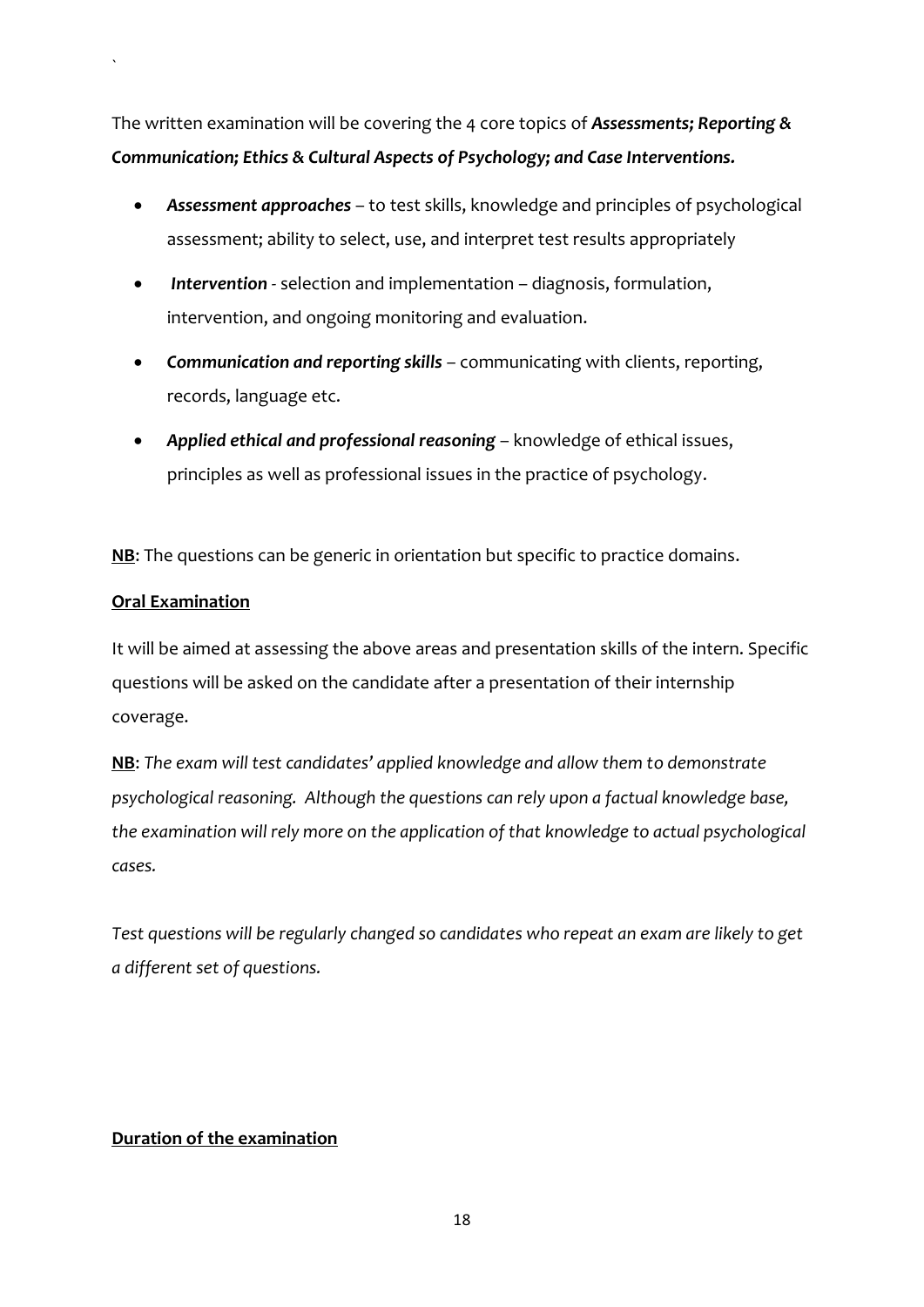The total duration of the examination is three (3) hours: Two(2) hours for the Written Exam and One (1) hour for the Oral Examination.

#### **Pass Grade for the Examination**

`

The Psychology Board proposes to apply a scaled passing score of *60%*. The scaled passing score is the Board's view of the minimum level of applied knowledge required for independent psychology practice.

#### **3. Sitting the Examination**

#### **Eligibility to sit the examination**

To be eligible to sit the examination, candidates must have completed the internship program.

In the event of having failed the examination, candidates must wait three months before being able to re-sit the examination.

#### **Examinations timetable**

The timetable of examination dates will be published on the Board website, along with the closing dates for applications. Both written and oral examinations will be done on the same day and are expected to be scheduled at least twice per year, i.e. *In May and October***, from** *900 to 1200 hours.*

#### **Transition**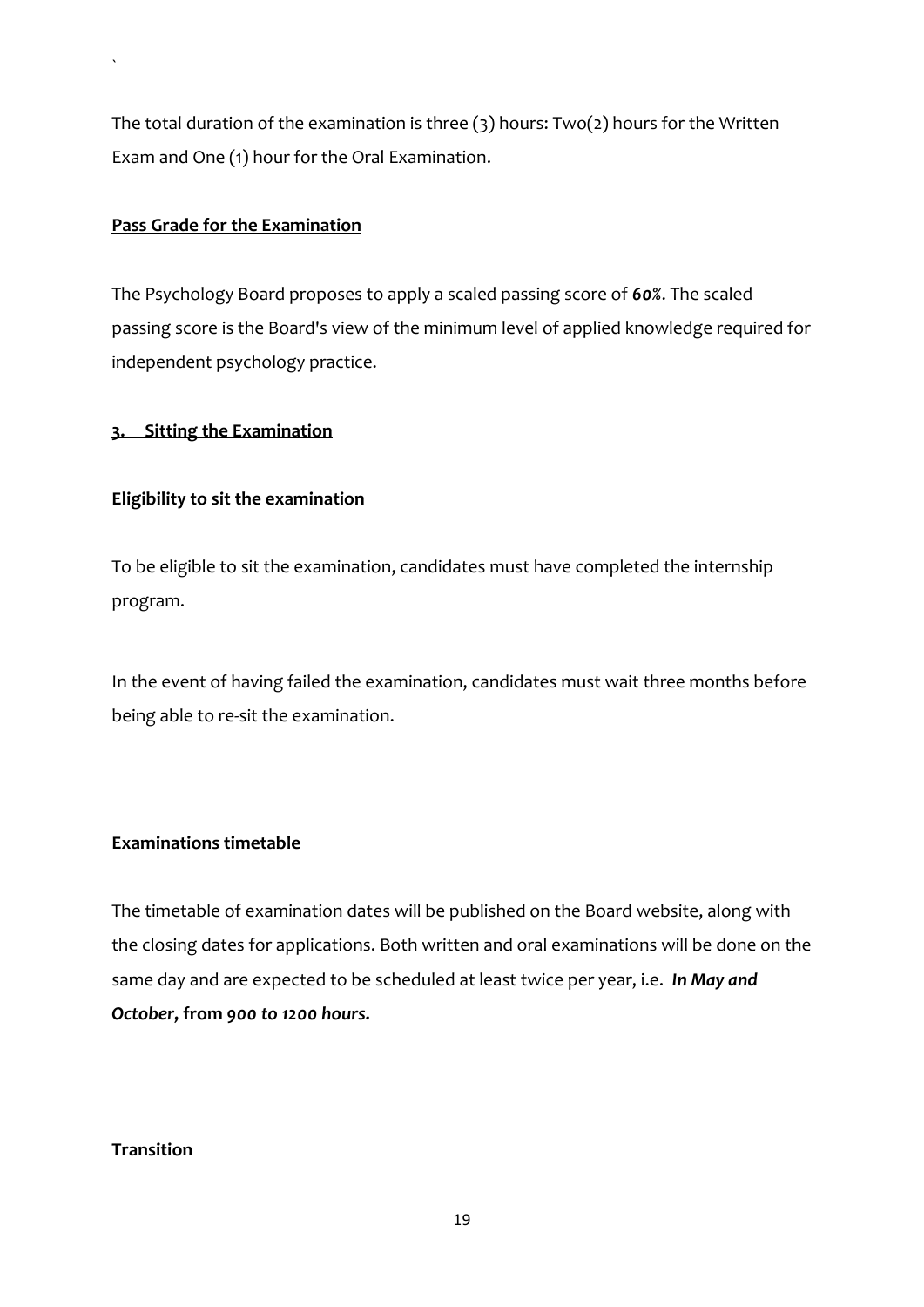Special arrangements for an earlier date may be made for interns who are ready for registration before May 2016.

#### **Application to sit the Examination**

Candidates may only lodge one application to sit the examination per period. When advised by AHPCZ of their eligibility, candidates are required to pay the prescribed fee for the examination when scheduling the examination by the application closing date.

#### **Examination fee**

`

Applicants will be required to pay an examination fee set by the Council for each sitting.

Candidates will be required to bring their booking receipt and identification card to the examination centre to be able to register for the examination. Failure to do so may result in refusal to sit the examination.

Normal exam conditions will prevail during the examination day – just a paper and pen/pencil.

#### **Notification of results**

Candidates will receive their examination results in writing via mail or email. Results will not be given via the phone.

After the conclusion of the examination, any communication regarding the examinations must be addressed to AHPCZ. Candidates must not communicate with the adjudication staff, members of the Psychology Board or the Board's committees concerning the examination.

#### **Special needs**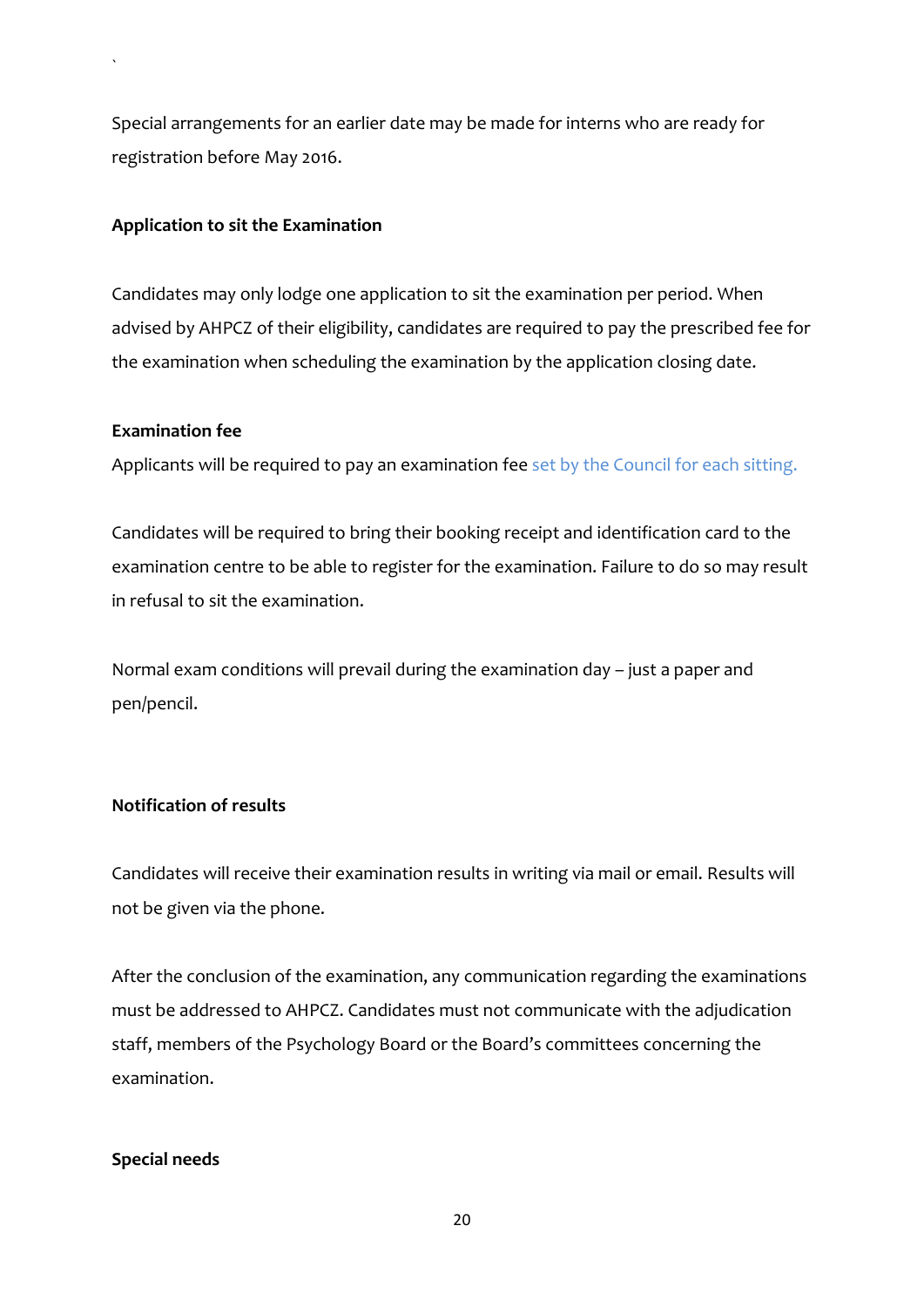Candidates with a disability will be able to request support to provide appropriate assistance to allow them to sit the examination. Special needs requests need to be made in advance, and no later than at the time of lodging the application to sit the examination.

AHPCZ to ensure special needs are catered for those with disabilities.

# **Special consideration**

`

Candidates are permitted to change the date and time of their Examinations seven (7) days prior to the scheduled examination date without forfeiting their examination fee.

Special consideration is the process whereby candidates who are unable to sit or complete an examination due to exceptional circumstance beyond their control may be given an opportunity to re-sit the examination at the next available date without incurring additional examination fees.

Applications for special consideration:

- will only be accepted from eligible candidates
- will not be approved unless there are exceptional circumstances beyond the control of the candidate, and
- Must be supported by convincing evidence of the exceptional circumstances.

Candidates who can demonstrate that they have reasons beyond their control are eligible for special consideration. These reasons include:

- acute illness (e.g. hospital admission, onset of serious illness)
- loss or bereavement (e.g. death of a close family member)
- hardship or trauma (e.g. victim of crime, severe disruption to domestic life)
- unforeseen call-up for service (e.g. military service, court appearance, jury service,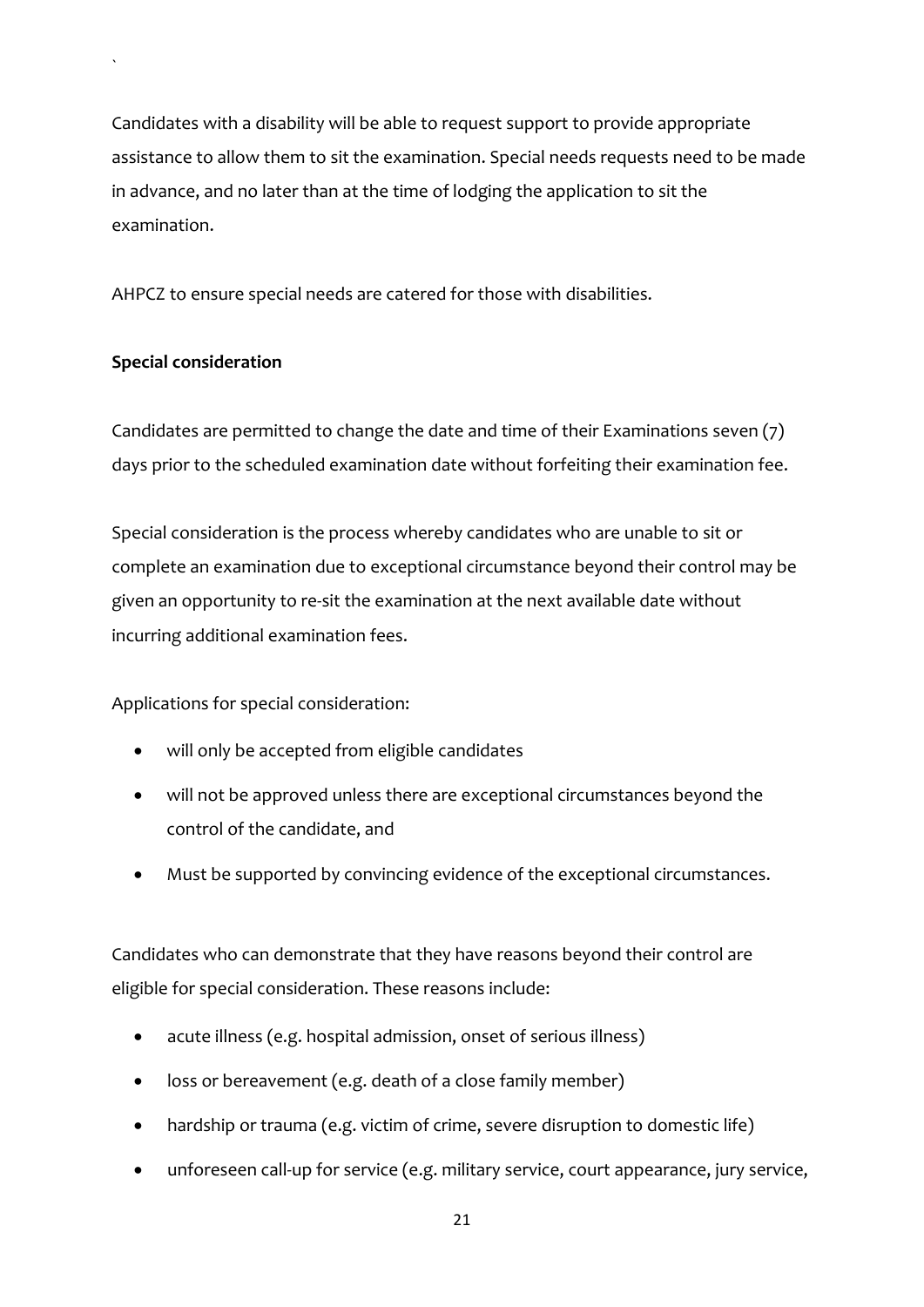emergency service)

`

- work commitments and circumstances beyond their control (a letter on company/organisation letterhead from an employer confirming this must be attached to the application form), and
- religious convictions (a letter from a religious leader must accompany the application)
- computer malfunction at the examination centre

# **Possible outcome of an application for special consideration**

Where a request is granted, the usual outcome would be to allow the candidate to re-sit the examination as soon as possible at no additional cost to the candidate.

If approved, special consideration may consist of:

- deferral of the examination until the next available date (no additional or reduced fee), or
- Other special arrangements for undertaking the examination (no additional or reduced fee).

Applications for special consideration must:

- be in writing
- be submitted prior to, or within 14 working days, of the date of the examination (depending on the nature of the request)
- include relevant documentary evidence of the exceptional circumstances beyond the control of the candidate, e.g.
	- o medical certificate
	- o death certificate
	- o police report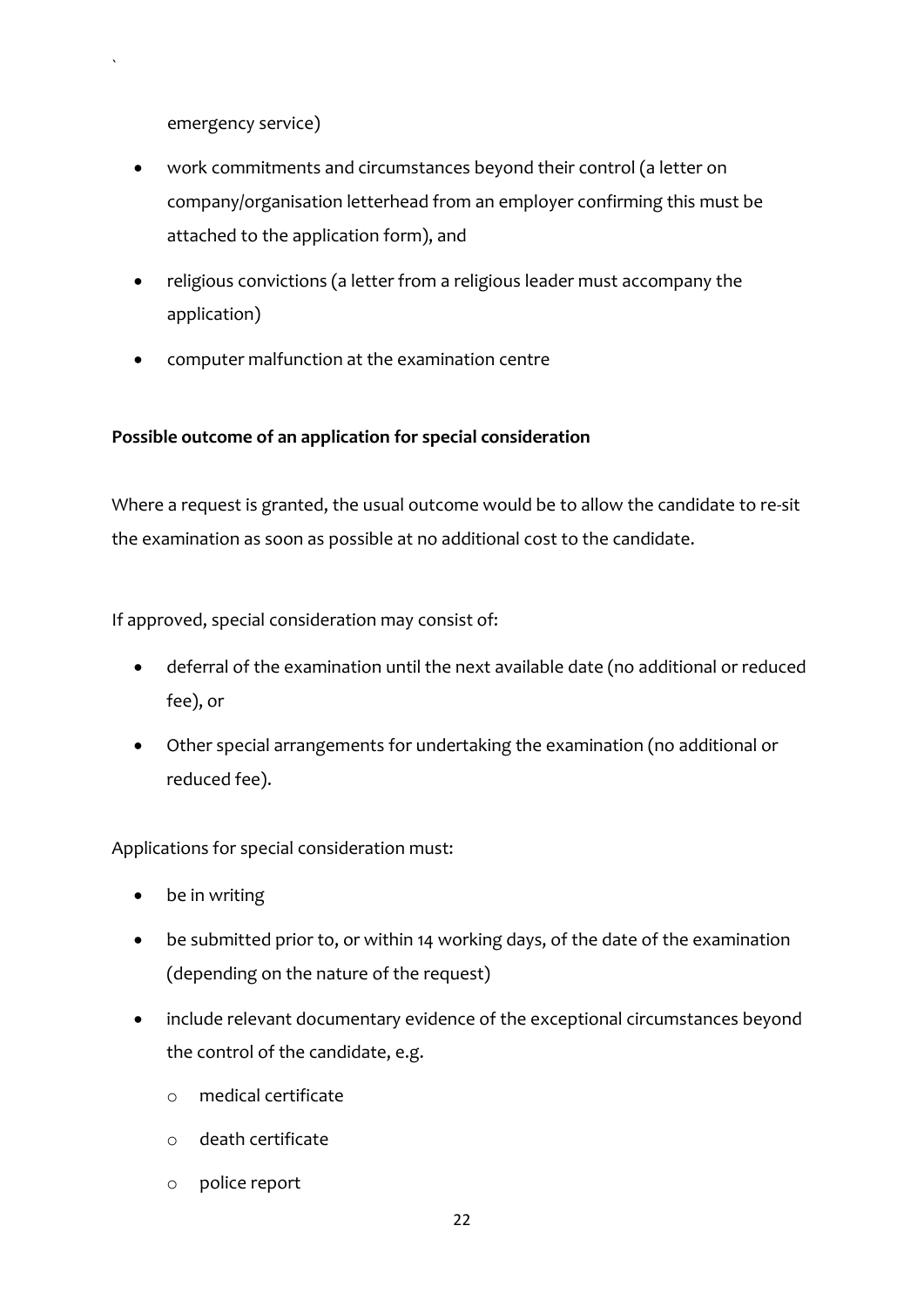o statutory declaration

`

- o examination centre report, or
- o evidence of requirement to attend court appearance, jury service, military service, emergency service

A candidate who believes that they have cause to apply for special consideration in relation to the outcome of examination conducted by the Board must apply in writing.

Applications for special consideration are considered by the Psychology Board and the decision of the Board is final.

#### **Policy for examination failure**

Candidates who fail the examination will be permitted to re-sit the examination after three months of further supervised practice as a Provisionally Registered Psychologist.

The Board will allow the Provisionally Registered Psychologist (the registrant) up to three examination failures.

In the event of failing three times, the registrant will not be able to sit another examination until their renewal or re-registration is approved by the Board. At this point the Board may:

- 1. Grant renewal or re-registration and allow the registrant to re-sit the examination up to three additional times.
- 2. Grant renewal or re-registration with conditions and on those conditions being met, allowing the registrant to re-sit the examination, or
- 3. Propose to refuse the registrant's renewal.

In the instance of 1 or 2, the Board will provide feedback to the registrant on the knowledge areas requiring improvement.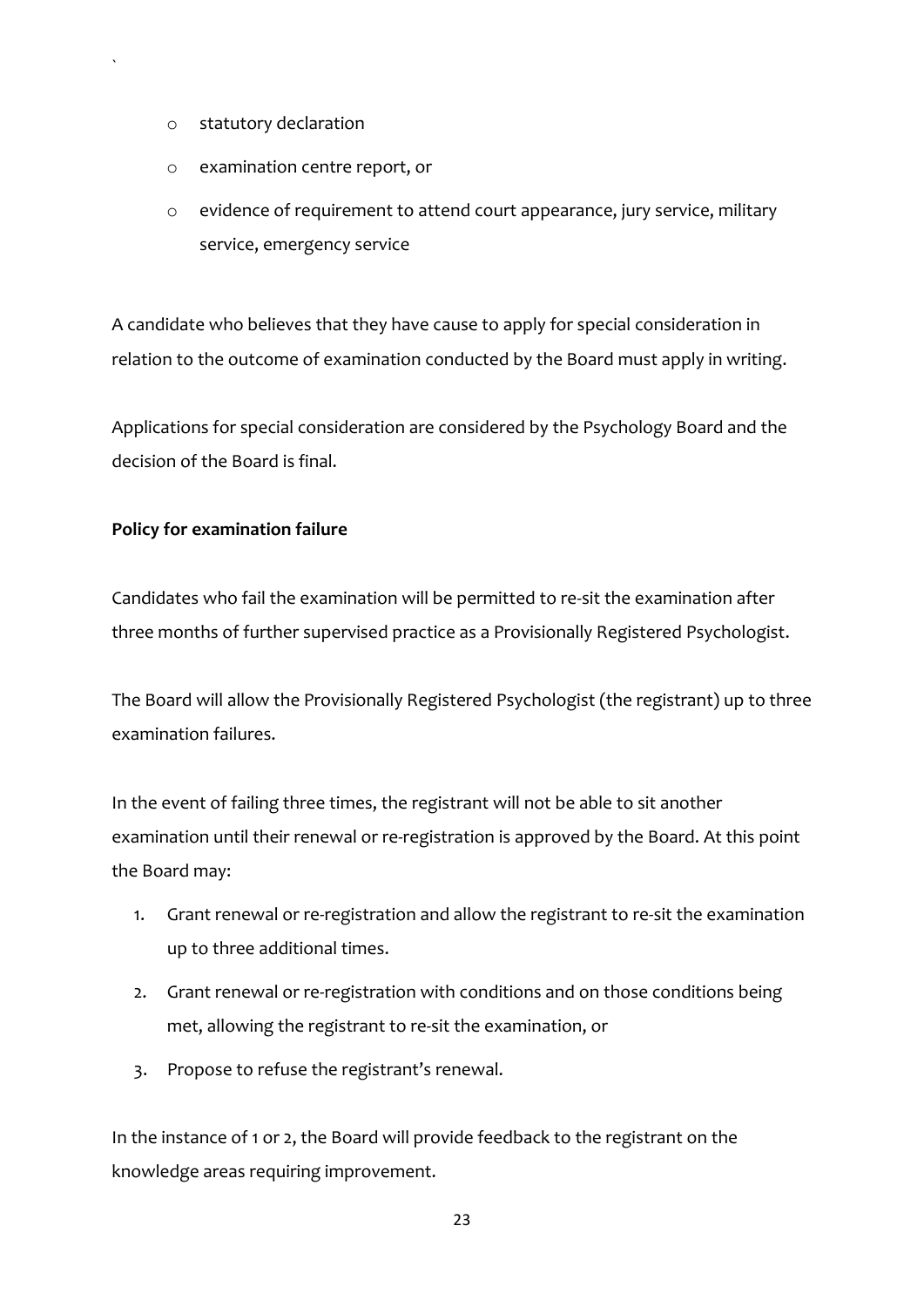In the instance of outcome 2 or 3, the registrant may be allowed to make a submission to the Board to support their renewal as a provisionally registered Psychologist.

# <span id="page-23-0"></span>**8. ACCREDITATION OF INSTITUTIONS AND COURSES**

The accreditor shall be AHPCZ according to the Health Professions Acts 27:19. The accreditor may appoint an accreditation board to facilitate good governance and accountability. The accreditation board may randomly conduct quality assurance checks. The role of the Accreditor is:

- 1. To review and approve applications
- 2. To monitor compliance to guidelines
- 3. To investigate complaints against Accredited Service Providers.

*All universities and colleges which teach Psychology Majors with a view of having their students register to practice as Psychologists are to send their programs for approval by the AHPCZ in order to facilitate smooth registration of their students.*

#### **Proposed core courses**

`

Minimum Psychology courses for a psychology undergraduate program to include a dissertation plus at least 15core courses (i.e. full 60 hour courses) covering the major areas of Psychology as listed below:

- 1. Introduction to Psychology (Course content to include how to register as a Psychologist, Ethics and Zimbabwean laws)
- 2. Social Psychology
- 3. Research Methods and Statistics
- 4. Human Learning, Behaviour and Development
- 5. Psychobiology (Mind, Brain and Behaviour)
- 6. Cognitive Psychology
- 7. Personnel Psychology
- 8. Organisational Psychology
- 9. Consumer Psychology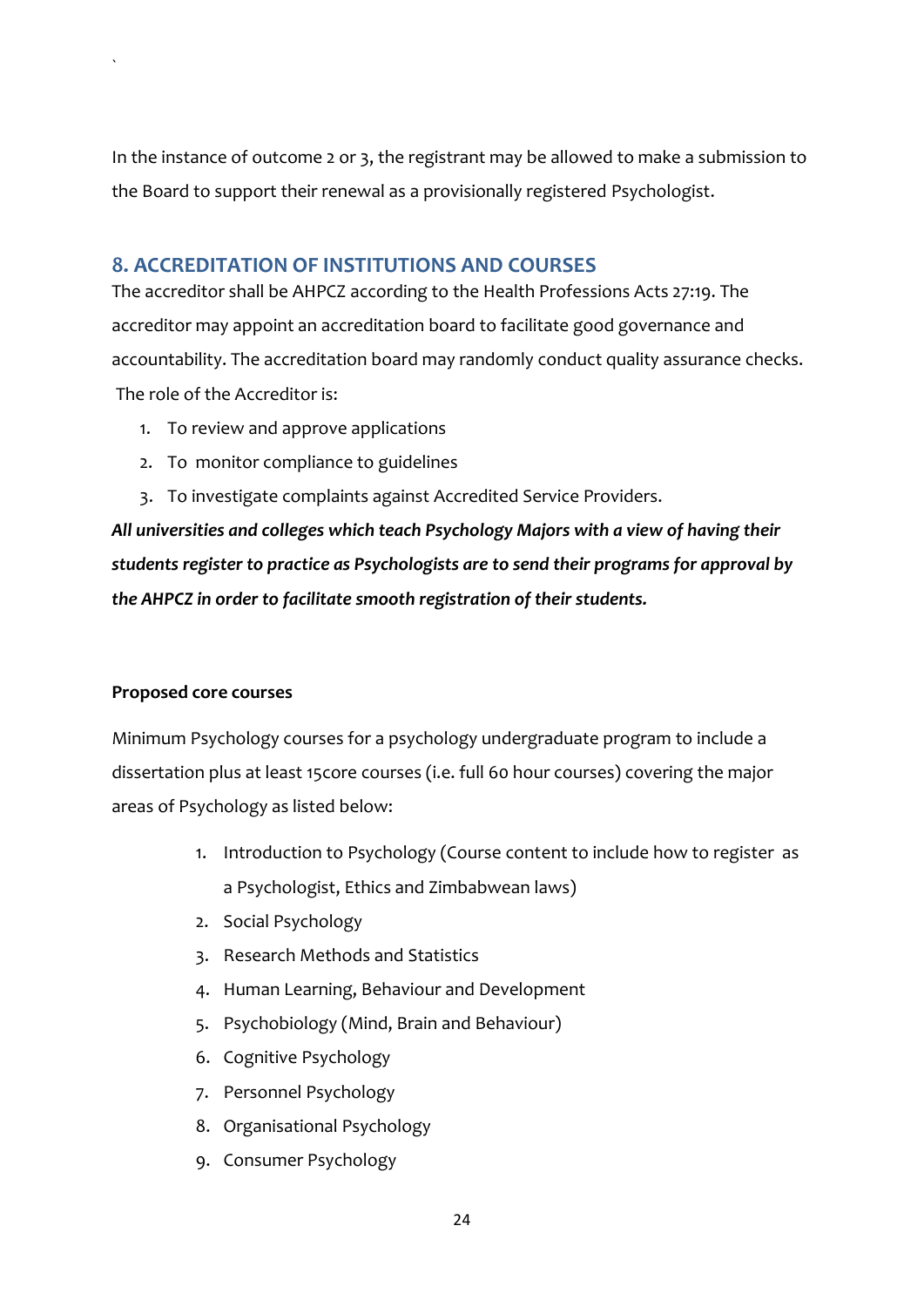- 10. Forensic Psychology (Psychology & Law)
- 11. Comparative Psychology
- 12. Personality Psychology
- 13. Psychopathology
- 14. Developmental Psychology
- 15. Psychometrics

#### **Other courses: Electives**

`

- 1. Comparative Psychology
- 2. Health Psychology
- 3. Applied Cognitive Science
- 4. Organisational Behaviour and Employee Relations
- 5. Work Psychology
- 6. Organisational Learning and Wellness
- 7. Organisational Research Methods

#### **Monitoring Process**

- AHPCZ to monitor courses, lecturers and compliance as mandated by the Health Professions Act 27:19.
- All undergraduate students who wish to practice as Psychologists in their Careers to register as psychology students on the AHPCZ register in order to facilitate the monitoring of their programs. AHPCZ to conduct quality control exercises on all institutions training psychology students.
- Universities and Colleges to send curriculum to AHPCZ for approval.

**NB:** Entry requirement (selection) of candidates for Psychology Masters degrees should be an Honours Degree in Psychology. No Psychology Master's program should enrol students without the basic background of Psychology that is offered in the Bachelor of Science in Psychology.

# **Accreditation of Lecturers**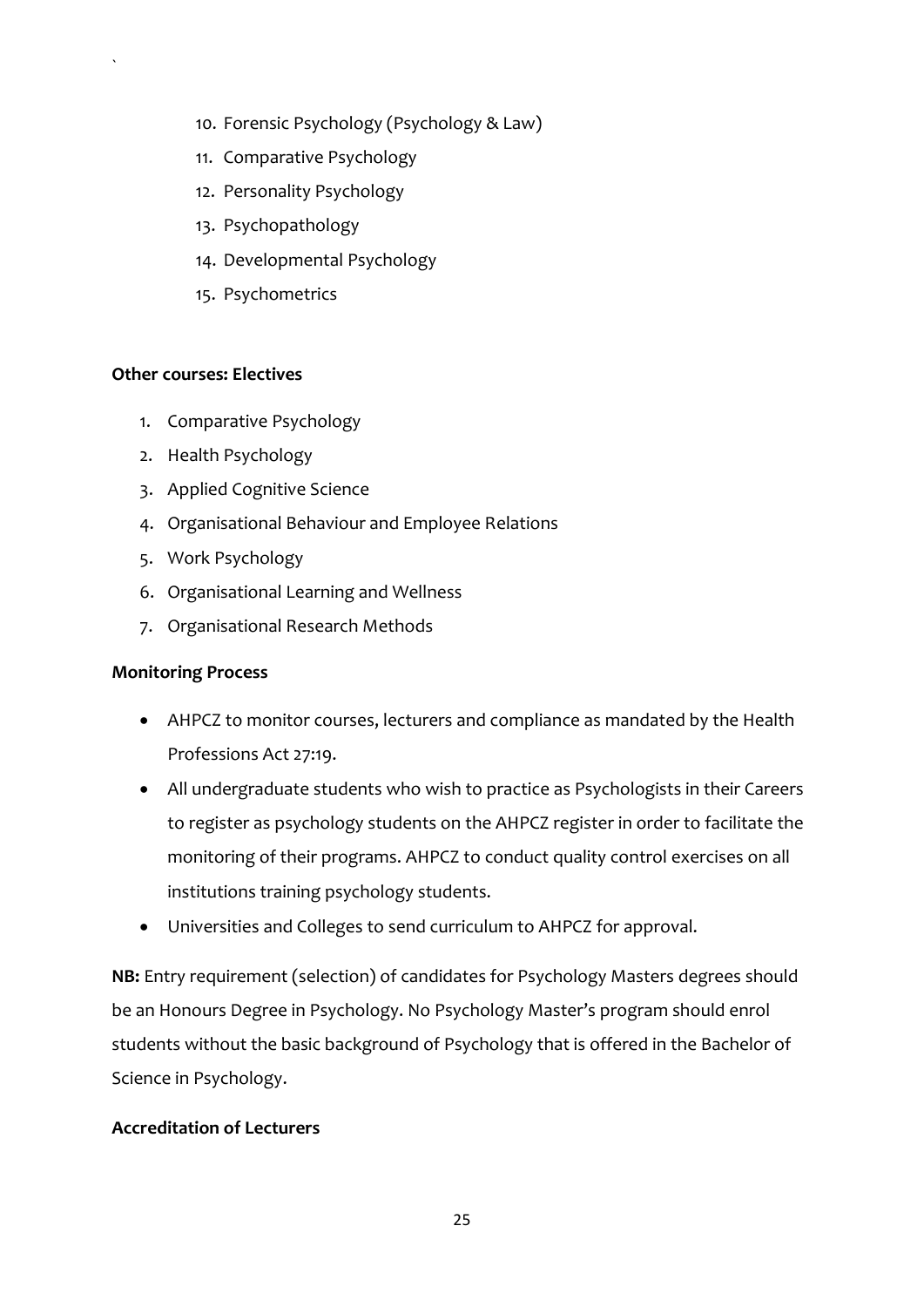All employers of Psychology Lecturers should ensure that all lecturers of psychology courses are registered and they should make registration with AHPCZ a pre-requisite for new employment or renewing job contracts in order to facilitate their students' registration with AHPCZ.

# **STAFF AUDIT FOR ACCREDITED TRAINING INSTITUTIONS**

 $\ddot{\phantom{0}}$ 

Audits are meant to promote public confidence that quality provision and standards of practice are being safeguarded and enhanced. To achieve this, AHPCZ will have ultimate monitoring for the quality assurance processes through organised and systematic internal audit processes which will be supported by periodic external audit processes.

Below is an example of the Staff Audit Form to be used:

| Name of Staff | <b>Academic Qualifications, Conferring</b> | <b>AHPCZ Registration</b> | Courses       |
|---------------|--------------------------------------------|---------------------------|---------------|
|               | <b>Institutions and Year</b>               | <b>Status</b>             | <b>Taught</b> |
|               |                                            |                           |               |
|               |                                            |                           |               |
|               |                                            |                           |               |
|               |                                            |                           |               |
|               |                                            |                           |               |

# **9. CONTINUING PROFESSIONAL DEVELOPMENT (CPD)**

<span id="page-25-0"></span>Continuing Professional Development (CPD) is the means by which members of the profession broaden the expertise required in their professional lives. Below are possible activities to enhance professional development. The minimum CPD points will be 50 per year. To facilitate transition, the registration, renewalcertificates for Practising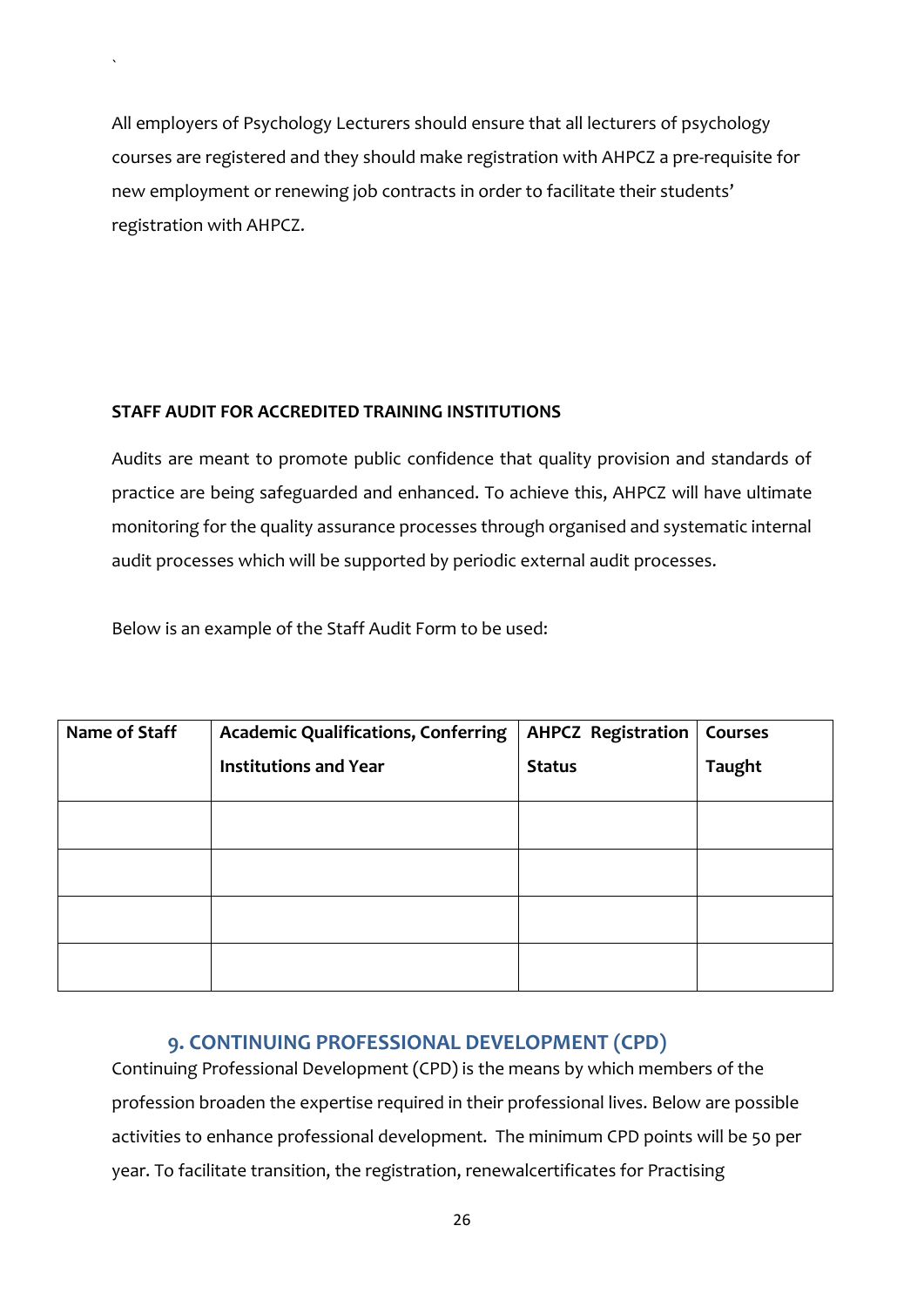Psychologists and Interns would require that these practitioners accrue a *minimum of 30 pointsin 2016, then 40 in 2017 and 50 from 2018 onwards. NB: One cannot accumulate more than 40% of their points from the same category.*

# **Below is the CPD points Guide Chart.**

 $\sqrt{2}$ 

|                | <b>CATEGORY</b>                                      | <b>POINTS</b>                    | <b>MINIMUM</b> | <b>COMMENTS</b>                                                                                                           |
|----------------|------------------------------------------------------|----------------------------------|----------------|---------------------------------------------------------------------------------------------------------------------------|
|                |                                                      | <b>AWARDED</b>                   |                |                                                                                                                           |
| 1              | a. Psychological lecture/                            | $\overline{2}$                   | I Hour         | Points will be awarded to the                                                                                             |
|                | Presentation to the                                  |                                  |                | presenter. The education and liaison                                                                                      |
|                | public                                               |                                  |                | committee are supposed to confirm                                                                                         |
|                |                                                      |                                  |                | the authenticity of the lecture                                                                                           |
|                | b. Lecturing                                         | $\overline{2}$                   | Semester       | Lectures should be in line with                                                                                           |
|                |                                                      |                                  |                | psychological education                                                                                                   |
| $\overline{2}$ | a. Morning/afternoon                                 | 1/hour                           | 1/hour         | Seminar should be in line with                                                                                            |
|                | seminar                                              |                                  |                | continuous psychological education.                                                                                       |
|                | b. Psychology<br>Conference/Annual<br>Congress       | Attending-5<br>Presenting-<br>10 | 2 Days         | Conference should be in line with<br>continuous psychological education                                                   |
| 3              | a. Publishing in Peer                                | 20                               |                | First author gets 20 points. Other                                                                                        |
|                | reviewed Journal.                                    |                                  |                | listed authors get 10 points.                                                                                             |
|                | b. Review of journal article<br>or research proposal | 5                                |                | Lecturers should not claim points<br>from reviewing proposals of their<br>students which is part of their<br>everyday job |
| 4              | a. Professional group                                | Attending-2                      | 2 hours        | e.g. Therapist Support Group (TSG)                                                                                        |
|                | meetings                                             | Presenting-4                     |                | e.g. ZPA, IPMZ                                                                                                            |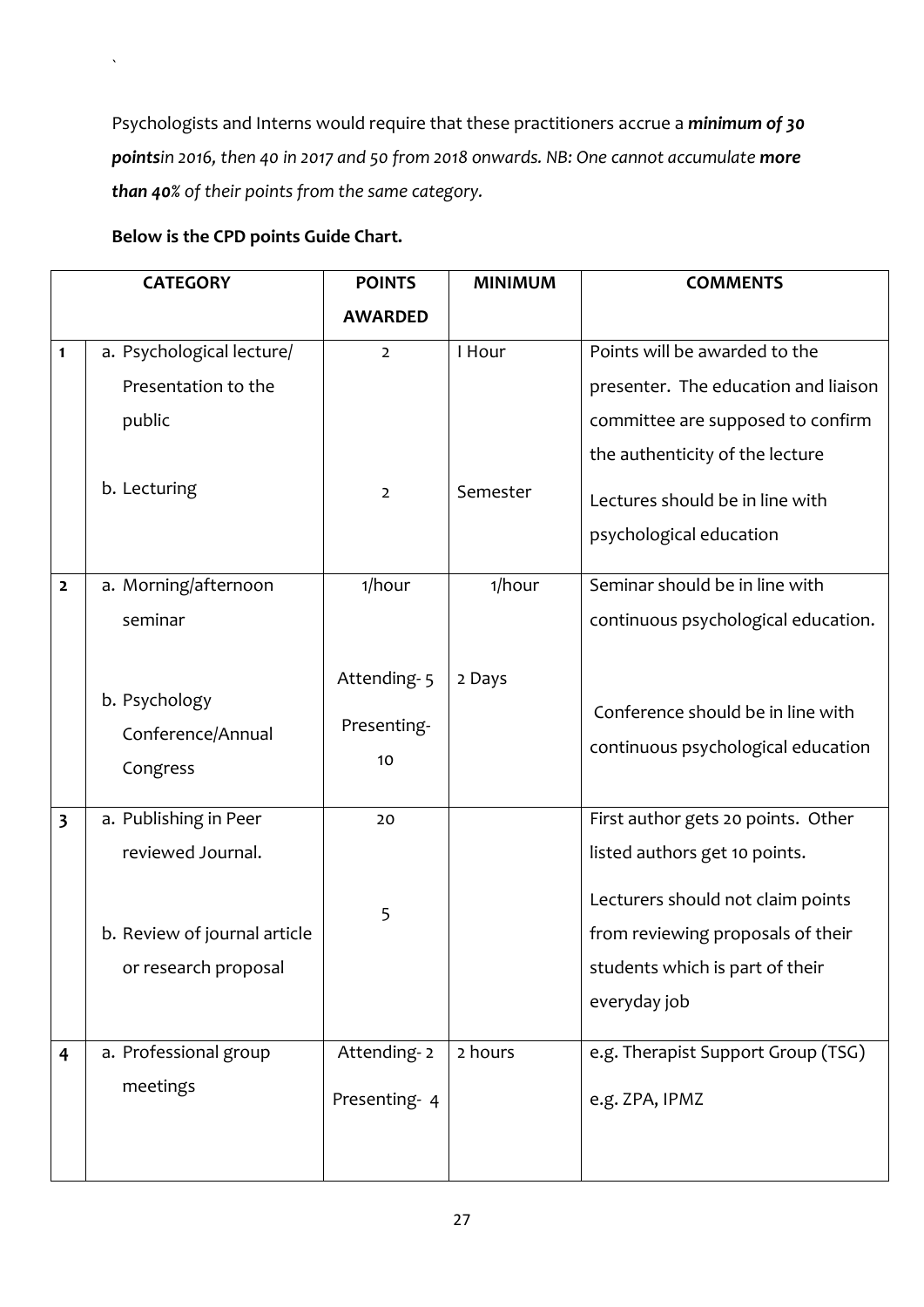|    | b. Attending professional      | $\overline{2}$ | 1 Hour      |                                       |
|----|--------------------------------|----------------|-------------|---------------------------------------|
|    | board                          |                |             |                                       |
|    | meetings/functions             |                |             |                                       |
| 5  | Achieving an extra             | 5              | Certificate | The qualification should be in line   |
|    | Psychology qualification       |                |             | with continuous psychological         |
|    |                                | 10             | Degree      |                                       |
|    |                                |                |             | education                             |
| 6  | Registration with a            | $\overline{2}$ |             |                                       |
|    | professional board e.g.        |                |             |                                       |
|    | ZPA, AHPCZ, PAPU, IPMZ,        |                |             |                                       |
|    | <b>TSG</b>                     |                |             |                                       |
|    |                                |                |             |                                       |
| 7  | Participation in external      | $\overline{2}$ |             |                                       |
|    | consultation, e.g., external   |                |             |                                       |
|    | examination/evaluations/       |                |             |                                       |
|    | assessments                    |                |             |                                       |
|    |                                |                |             |                                       |
| 8  | Direct mentoring or            | 33 per         |             | A point for each for each student's   |
|    | supervision of interns on      | student per    |             | quarterly supervision report          |
|    | register with AHPCZ            | year           |             | submitted to AHPCZ                    |
| 9  | <b>Community Service</b>       | $\overline{2}$ | per service |                                       |
| 10 | Personal psychotherapy for     | $\overline{2}$ | Session     | At least six sessions, compulsory for |
|    |                                |                |             |                                       |
|    | professional growth            |                |             | interns.                              |
| 12 | In-service training activities | 5              |             | At least two days                     |
|    | that are specific to each      |                |             |                                       |
|    | discipline (e.g. MMPI          |                |             |                                       |
|    | Training, EMDR training)       |                |             |                                       |
|    |                                |                |             |                                       |

`

*Note*: Verification of CPD (e.g. receipts, flyers, citations, certificates of attendance, signature, letter of confirmation, etc.) should be attached.

Course convener/trainer should get accreditation from AHPCZ of value of training, i.e. the number of points a course is worth prior to training.